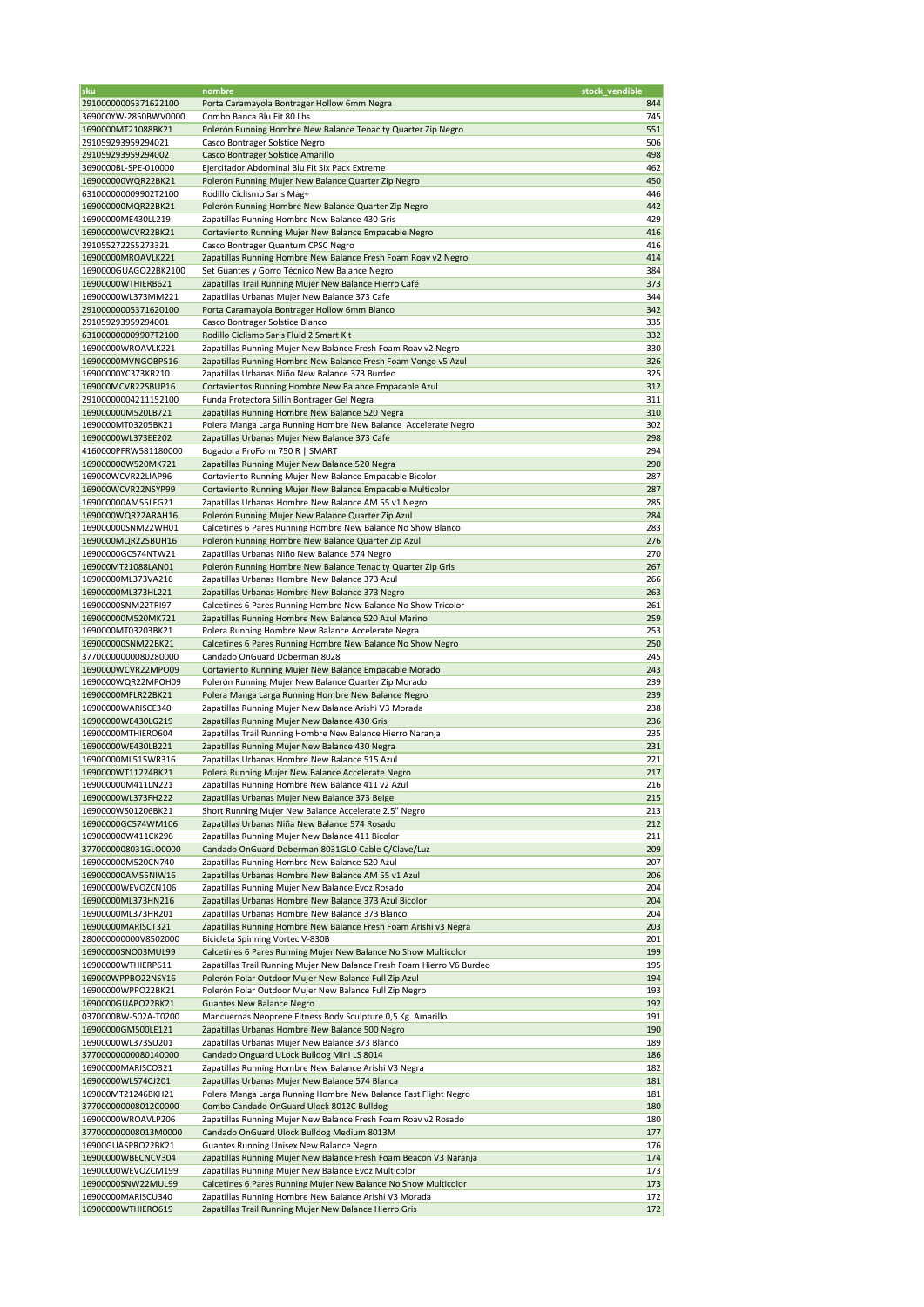| 1690000WT21262BK21                                                                                                                                                                                                                                                                                                                                                                                                                                   | Polera Running Mujer New Balance Impact Run Negro                                                                     | 171        |
|------------------------------------------------------------------------------------------------------------------------------------------------------------------------------------------------------------------------------------------------------------------------------------------------------------------------------------------------------------------------------------------------------------------------------------------------------|-----------------------------------------------------------------------------------------------------------------------|------------|
| 16900000ML515VS396                                                                                                                                                                                                                                                                                                                                                                                                                                   | Zapatillas Urbanas Hombre New Balance 515 Bicolor                                                                     | 170        |
|                                                                                                                                                                                                                                                                                                                                                                                                                                                      |                                                                                                                       |            |
| 16900000MTHIERG651                                                                                                                                                                                                                                                                                                                                                                                                                                   | Zapatillas Trail Running Hombre New Balance Hierro Verde                                                              | 170        |
| 16900000WL574VJ296                                                                                                                                                                                                                                                                                                                                                                                                                                   | Zapatillas Urbanas Mujer New Balance 574 Bicolor                                                                      | 170        |
| 16900000MARISCV316                                                                                                                                                                                                                                                                                                                                                                                                                                   | Zapatillas Running Hombre New Balance Fresh Foam Arishi v3 Azul                                                       | 170        |
| 169000000WTMPOWM15                                                                                                                                                                                                                                                                                                                                                                                                                                   | Zapatillas Running Mujer New Balance Fresh Foam Tempo Celeste                                                         | 168        |
| 16900000MROAVLN216                                                                                                                                                                                                                                                                                                                                                                                                                                   | Zapatillas Running Hombre New Balance Fresh Foam Roav v2 Azul                                                         | 168        |
| 16900000MVNGOEV517                                                                                                                                                                                                                                                                                                                                                                                                                                   | Zapatillas Running Hombre New Balance Fresh Foam Vongo V5 Azul Marino                                                 | 167        |
|                                                                                                                                                                                                                                                                                                                                                                                                                                                      |                                                                                                                       |            |
| 16900000WL373HR222                                                                                                                                                                                                                                                                                                                                                                                                                                   | Zapatillas Urbanas Mujer New Balance 373 Beige                                                                        | 167        |
| 16900000WPLP22AG19                                                                                                                                                                                                                                                                                                                                                                                                                                   | Pantalón Jogger Lifestyle Mujer New Balance Gris                                                                      | 165        |
| 16900000WL515CO321                                                                                                                                                                                                                                                                                                                                                                                                                                   | Zapatillas Urbanas Mujer New Balance 515 Negro                                                                        | 165        |
| 16900000WL574IW296                                                                                                                                                                                                                                                                                                                                                                                                                                   | Zapatillas Urbanas Mujer New Balance 574 Bicolor                                                                      | 165        |
| 169000MPLBI22OLF12                                                                                                                                                                                                                                                                                                                                                                                                                                   | Polerón Lifestyle Hombre New Balance Verde                                                                            | 165        |
| 169000000AM55MWB01                                                                                                                                                                                                                                                                                                                                                                                                                                   | Zapatillas Urbanas Hombre New Balance AM 55 v1 Blanco                                                                 | 165        |
| 1690000W1080L11B15                                                                                                                                                                                                                                                                                                                                                                                                                                   |                                                                                                                       | 164        |
|                                                                                                                                                                                                                                                                                                                                                                                                                                                      | Zapatillas Running Mujer New Balance 1080 V11 Celeste                                                                 |            |
| 1340LTMPOLAR22BK21                                                                                                                                                                                                                                                                                                                                                                                                                                   | Polerón Polar Outdoor Hombre La Tournee Negro                                                                         | 164        |
| 16900000WVNGOWM515                                                                                                                                                                                                                                                                                                                                                                                                                                   | Zapatillas Running Mujer New Balance Fresh Foam Vongo v5 Celeste                                                      | 163        |
| 1690000WPPBO22BK21                                                                                                                                                                                                                                                                                                                                                                                                                                   | Polerón Polar Outdoor Mujer New Balance Full Zip Negro                                                                | 162        |
| 1340LTWPOLAR22BK21                                                                                                                                                                                                                                                                                                                                                                                                                                   | Polerón Polar Outdoor Mujer La Tournee Negro                                                                          | 162        |
| 16900000ML515SS301                                                                                                                                                                                                                                                                                                                                                                                                                                   | Zapatillas Urbanas Hombre New Balance 515 Beige                                                                       | 162        |
| 16900000ML574LA299                                                                                                                                                                                                                                                                                                                                                                                                                                   | Zapatillas Urbanas Hombre New Balance 574 Multicolor                                                                  | 162        |
|                                                                                                                                                                                                                                                                                                                                                                                                                                                      |                                                                                                                       |            |
| 16900LAU13003REP10                                                                                                                                                                                                                                                                                                                                                                                                                                   | Pack 4 Boxer Niño New Balance Performance Rojo                                                                        | 161        |
| 1690000WCVR22VAC02                                                                                                                                                                                                                                                                                                                                                                                                                                   | Cortavientos Running Mujer New Balance Empacable Naranjo                                                              | 160        |
| 369POWER BAND SE9600                                                                                                                                                                                                                                                                                                                                                                                                                                 | Set de Bandas Elásticas Fitness Blu Fit Bicolor                                                                       | 159        |
| 16900000ML373EN216                                                                                                                                                                                                                                                                                                                                                                                                                                   | Zapatillas Urbanas Hombre New Balance 373 Azul                                                                        | 159        |
| 1690000MQR22VSGH12                                                                                                                                                                                                                                                                                                                                                                                                                                   | Polerón Running Hombre New Balance Quarter Zip Verde                                                                  | 158        |
| 169000000MPL22BK21                                                                                                                                                                                                                                                                                                                                                                                                                                   | Pantalón Buzo Hombre New Balance Negro                                                                                | 158        |
|                                                                                                                                                                                                                                                                                                                                                                                                                                                      |                                                                                                                       |            |
| 16900000WVNGOEM517                                                                                                                                                                                                                                                                                                                                                                                                                                   | Zapatillas Running Mujer New Balance Fresh Foam Vongo V5 Azul Marino                                                  | 158        |
| 16900MPPBTO22OLF12                                                                                                                                                                                                                                                                                                                                                                                                                                   | Polerón Polar Outdoor Hombre New Balance Quarter Zip Verde                                                            | 156        |
| 16900000WL373FP216                                                                                                                                                                                                                                                                                                                                                                                                                                   | Zapatillas Urbanas Mujer New Balance 373 Azul                                                                         | 155        |
| 16900000WFLR22BK21                                                                                                                                                                                                                                                                                                                                                                                                                                   | Polera Manga Larga Running Mujer New Balance Negra                                                                    | 155        |
| 169000000SNW22BK21                                                                                                                                                                                                                                                                                                                                                                                                                                   | Calcetines 6 Pares Running Mujer New Balance No Show Negro                                                            | 154        |
| 16900000WTHIERV624                                                                                                                                                                                                                                                                                                                                                                                                                                   | Zapatillas Trail Running Mujer New Balance Hierro Turquesa                                                            | 154        |
|                                                                                                                                                                                                                                                                                                                                                                                                                                                      |                                                                                                                       |            |
| 16900000GW500SS121                                                                                                                                                                                                                                                                                                                                                                                                                                   | Zapatillas Urbanas Mujer New Balance 500 Negro                                                                        | 154        |
| 416PFRW3914.00000000                                                                                                                                                                                                                                                                                                                                                                                                                                 | Bogadora 440R ProForm                                                                                                 | 153        |
| 1690000MP21503BK21                                                                                                                                                                                                                                                                                                                                                                                                                                   | Pantalón Jogger Hombre New Balance Essentials Celebrate Negro                                                         | 152        |
| 16900000GC574NTP06                                                                                                                                                                                                                                                                                                                                                                                                                                   | Zapatillas Urbanas Niña New Balance 574 Rosado                                                                        | 150        |
| 16900000MROAVSK221                                                                                                                                                                                                                                                                                                                                                                                                                                   | Zapatillas Running Hombre New Balance Roav v2 Negra                                                                   | 150        |
| 16900000MT410CK796                                                                                                                                                                                                                                                                                                                                                                                                                                   | Zapatillas Trail Running Hombre New Balance 410 v7 Bicolor                                                            | 149        |
|                                                                                                                                                                                                                                                                                                                                                                                                                                                      |                                                                                                                       |            |
| 1690000MP21503AG19                                                                                                                                                                                                                                                                                                                                                                                                                                   | Pantalón Jogger Hombre New Balance Essentials Celebrate Gris                                                          | 148        |
| 169000000M520CL716                                                                                                                                                                                                                                                                                                                                                                                                                                   | Zapatillas Running Hombre New Balance 520 Azul Bicolor                                                                | 147        |
| 1690000MPLBI22BK21                                                                                                                                                                                                                                                                                                                                                                                                                                   | Polerón Lifestyle Hombre New Balance Negro                                                                            | 147        |
| 169000LAU13003BM16                                                                                                                                                                                                                                                                                                                                                                                                                                   | Pack 4 Boxer Niño New Balance Performance Azul                                                                        | 146        |
| 37700000000082880000                                                                                                                                                                                                                                                                                                                                                                                                                                 | Candado OnGuard E Scooters Series                                                                                     | 144        |
| 169000MT21246VB116                                                                                                                                                                                                                                                                                                                                                                                                                                   | Polera Manga Larga Running Hombre New Balance Fast Flight Azul                                                        | 144        |
| 16900000GW500MV121                                                                                                                                                                                                                                                                                                                                                                                                                                   | Zapatillas Urbanas Mujer New Balance 500 Negro                                                                        | 144        |
|                                                                                                                                                                                                                                                                                                                                                                                                                                                      |                                                                                                                       |            |
| 169000MPPBTO22BK21                                                                                                                                                                                                                                                                                                                                                                                                                                   | Polerón Polar Outdoor Hombre New Balance Quarter zip Negro                                                            | 144        |
| 16900000WL373PL221                                                                                                                                                                                                                                                                                                                                                                                                                                   | Zapatillas Urbanas Mujer New Balance 373 Negro                                                                        | 144        |
| 16900000MCVR22BK21                                                                                                                                                                                                                                                                                                                                                                                                                                   | Cortavientos Running Hombre New Balance Empacable Negro                                                               | 143        |
| 169000000W860P1211                                                                                                                                                                                                                                                                                                                                                                                                                                   | Zapatillas Running Mujer New Balance Fresh Foam X 860 V12 Burdeo                                                      | 143        |
| 16900000MTHIERB612                                                                                                                                                                                                                                                                                                                                                                                                                                   | Zapatillas Trail Running Hombre New Balance Hierro Verde                                                              | 143        |
| 16900000WNRGSAP121                                                                                                                                                                                                                                                                                                                                                                                                                                   | Zapatillas Running Mujer New Balance PHER Negra                                                                       | 142        |
|                                                                                                                                                                                                                                                                                                                                                                                                                                                      |                                                                                                                       |            |
| 16900000WTSHACB121                                                                                                                                                                                                                                                                                                                                                                                                                                   | Zapatillas Trail Running Mujer New Balance Shando Negro                                                               | 140        |
| 16900000GM500SO121                                                                                                                                                                                                                                                                                                                                                                                                                                   | Zapatillas Urbanas Hombre New Balance 500 Negro                                                                       | 140        |
| 1690000MPFZL22BK21                                                                                                                                                                                                                                                                                                                                                                                                                                   | Polerón Lifestyle Hombre New Balance Negro                                                                            | 140        |
| 16900000WPLP22BK21                                                                                                                                                                                                                                                                                                                                                                                                                                   | Pantalón Jogger Lifestyle Mujer New Balance Negro                                                                     | 140        |
| 3690000BL-EBS-020000                                                                                                                                                                                                                                                                                                                                                                                                                                 | Set de Bandas Elásticas Fitness Blu Fit Loop Multicolor                                                               | 139        |
| 4160000PFEL048170000                                                                                                                                                                                                                                                                                                                                                                                                                                 | Elíptica ProForm Ergostride   SMART                                                                                   | 138        |
|                                                                                                                                                                                                                                                                                                                                                                                                                                                      |                                                                                                                       |            |
| 1690000WCFZR22BK21                                                                                                                                                                                                                                                                                                                                                                                                                                   | Polerón Running Mujer New Balance Negro                                                                               | 137        |
| 369AB WHEEL PLUS9600                                                                                                                                                                                                                                                                                                                                                                                                                                 | Rueda De Ejercicios Abdominales Fitness Blu Fit Plus Negro/Verde                                                      | 136        |
| 16900000WPHR22BK21                                                                                                                                                                                                                                                                                                                                                                                                                                   |                                                                                                                       | 136        |
|                                                                                                                                                                                                                                                                                                                                                                                                                                                      | Polerón Running Mujer New Balance Negro                                                                               |            |
|                                                                                                                                                                                                                                                                                                                                                                                                                                                      | Polera Running Hombre New Balance Printed Fast Flight Celeste                                                         | 135        |
|                                                                                                                                                                                                                                                                                                                                                                                                                                                      | Zapatillas Urbanas Hombre New Balance 500 Blanco                                                                      |            |
|                                                                                                                                                                                                                                                                                                                                                                                                                                                      |                                                                                                                       | 135        |
|                                                                                                                                                                                                                                                                                                                                                                                                                                                      | Parka Outdoor Mujer New Balance Negra                                                                                 | 135        |
|                                                                                                                                                                                                                                                                                                                                                                                                                                                      | Cortavientos Running Hombre New Balance Empacable Naranjo                                                             | 135        |
|                                                                                                                                                                                                                                                                                                                                                                                                                                                      | Zapatillas Running Mujer New Balance 430 Rosada                                                                       | 134        |
| 169000MT21244SB815<br>16900000GM500RS101<br>16900000WPKO22BK21<br>1690000MCVR22VAC02<br>16900000WE430LP206<br>16900000WL515CT301                                                                                                                                                                                                                                                                                                                     | Zapatillas Urbanas Mujer New Balance 515 Blanco                                                                       | 133        |
| 020SPA249.0000000000                                                                                                                                                                                                                                                                                                                                                                                                                                 | <b>Bicicleta Spinning BH SB2.2</b>                                                                                    | 132        |
|                                                                                                                                                                                                                                                                                                                                                                                                                                                      | Zapatillas Urbanas Mujer New Balance 574 Beige / Rosado                                                               | 132        |
|                                                                                                                                                                                                                                                                                                                                                                                                                                                      | Zapatillas Urbanas Infantil New Balance Burdeo                                                                        |            |
|                                                                                                                                                                                                                                                                                                                                                                                                                                                      |                                                                                                                       | 132        |
|                                                                                                                                                                                                                                                                                                                                                                                                                                                      | Polerón Running Hombre New Balance Negro                                                                              | 131        |
|                                                                                                                                                                                                                                                                                                                                                                                                                                                      | Zapatillas Urbanas Mujer New Balance 373 Negro                                                                        | 130        |
|                                                                                                                                                                                                                                                                                                                                                                                                                                                      | Calcetines Running Unisex New Balance Run Flat Knit No Show Negro                                                     | 129        |
|                                                                                                                                                                                                                                                                                                                                                                                                                                                      | Pantalón Jogger Hombre New Balance Negro                                                                              | 129        |
|                                                                                                                                                                                                                                                                                                                                                                                                                                                      | Pantalón Buzo Lifestyle Mujer New Balance Negro                                                                       | 128        |
|                                                                                                                                                                                                                                                                                                                                                                                                                                                      | Parka Outdoor Hombre New Balance Negra                                                                                | 128        |
|                                                                                                                                                                                                                                                                                                                                                                                                                                                      |                                                                                                                       |            |
|                                                                                                                                                                                                                                                                                                                                                                                                                                                      | Zapatillas Urbanas Mujer New Balance 500 Bicolor                                                                      | 127        |
|                                                                                                                                                                                                                                                                                                                                                                                                                                                      | Polerón Lifestyle Hombre New Balance Gris                                                                             | 127        |
|                                                                                                                                                                                                                                                                                                                                                                                                                                                      | Zapatillas Running Mujer New Balance 520 Negro                                                                        | 127        |
|                                                                                                                                                                                                                                                                                                                                                                                                                                                      | Zapatillas Running Mujer New Balance Arishi V3 Gris                                                                   | 126        |
|                                                                                                                                                                                                                                                                                                                                                                                                                                                      | Zapatillas Urbanas Hombre New Balance AM 55 v1 Burdeo                                                                 | 125        |
|                                                                                                                                                                                                                                                                                                                                                                                                                                                      | Zapatillas Running Mujer New Balance 1080 V11 Burdeo                                                                  | 124        |
|                                                                                                                                                                                                                                                                                                                                                                                                                                                      |                                                                                                                       |            |
|                                                                                                                                                                                                                                                                                                                                                                                                                                                      | Zapatillas Running Hombre New Balance Fresh Foam X 860 V12 Verde Petroleo                                             | 123        |
|                                                                                                                                                                                                                                                                                                                                                                                                                                                      | Bicicleta MTB Trek Marlin 5 Gris Oscuro 2022                                                                          | 123        |
|                                                                                                                                                                                                                                                                                                                                                                                                                                                      | Pantalón Lifeseyle Mujer New Balance Azul                                                                             | 122        |
|                                                                                                                                                                                                                                                                                                                                                                                                                                                      | Polerón Lifestyle Hombre New Balance Blanco                                                                           | 121        |
| 16900000WL574SQ222<br>16900000lZ373KR211<br>1690000MPFZR22BK21<br>16900000WL373HN221<br>169000LAS55451BK21<br>16900000MPLP22BK21<br>169000000WPL22BK21<br>16900000MPKO22BK21<br>16900000GW500CR196<br>1690000MPCNL22AG19<br>169000000W520LK721<br>16900000WARISCW319<br>169000000AM55GNT11<br>16900000W1080G1107<br>169000000M860N1251<br>262525557752555721<br>16900000WPL22NSY16<br>169000MPFZL22SAH01<br>134LTMPOLAR22DGR37<br>16900000SNO01TRI97 | Polerón Polar Outdoor Hombre La Tournee Gris Oscuro<br>Calcetines 6 Pares Running Hombre New Balance No Show Tricolor | 121<br>121 |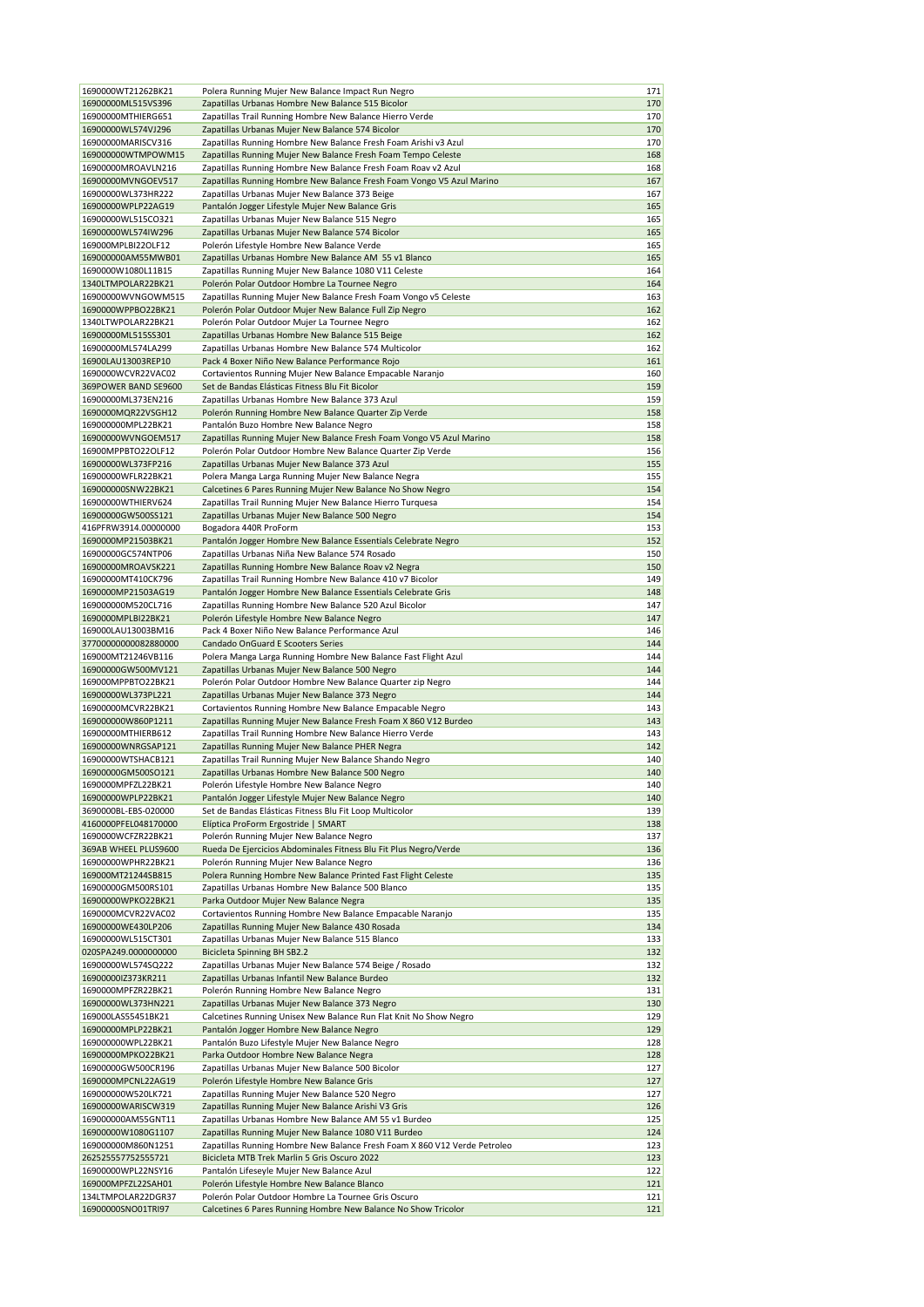| 16900000MPLP22AG19                       | Pantalón Jogger Hombre New Balance Gris                                                                                 | 121      |
|------------------------------------------|-------------------------------------------------------------------------------------------------------------------------|----------|
| 16900000WPHL22AG19                       | Polerón Lifestyle Mujer New Balance Gris                                                                                | 120      |
| 1690000WS21268BK21                       | Short Running Mujer New Balance Impact Run 5" Negro                                                                     | 120      |
| 16900000PV500WP116                       | Zapatillas Urbanas Niña New Balance 500 Azul Marino                                                                     | 120      |
|                                          |                                                                                                                         | 119      |
| 16900000IV574NTW21                       | Zapatillas Urbanas Infantil New Balance 574 Negro                                                                       |          |
| 169000MT03203ECL21                       | Polera Running Hombre New Balance Accelerate Azul Marino                                                                | 119      |
| 1690000WPPO22SST01                       | Polerón Polar Outdoor Mujer New Balance Full Zip Blanco                                                                 | 119      |
| 16900000MTHIERV616                       | Zapatillas Trail Running Hombre New Balance Hierro Azul                                                                 | 118      |
| 16900000WARISCU321                       | Zapatillas Running Mujer New Balance Arishi V3 Negro                                                                    | 118      |
| 16900000WPFZLLIA08                       | Polerón Lifestyle Mujer New Balance Lila                                                                                | 118      |
| 0370000BW-504A-T0600                     | Mancuerna Neopreno Fitness Body Sculpture 1 Kg. Rosado                                                                  | 117      |
| 1690WCLR2201NSYP99                       | Calza Larga Running Mujer New Balance Multicolor                                                                        | 117      |
| 169000MT03204BMM21                       | Polera Running Hombre New Balance Printed Accelerate Negro                                                              | 117      |
| 1690000WT21260BK21                       | Polera Running Mujer New Balance Impact Run Tank Negro                                                                  | 117      |
| 1690000WT13277BK21                       | Polera Running Mujer New Balance Q Speed Jacquard Negra                                                                 | 117      |
| 37700000000080012100                     | Candado Ulock Onguard Brute Std 8001                                                                                    | 116      |
|                                          |                                                                                                                         | 116      |
| 16900000WTHIERX621                       | Zapatillas Trail Running Mujer New Balance Fresh Foam Hierro v6 Gore-Tex Negro                                          |          |
| 134LTWPOLAR22DPK06                       | Polerón Polar Outdoor Mujer La Tournee Rosado                                                                           | 116      |
| 16900MPHZR22THNH16                       | Polerón Running Hombre New Balance Azul                                                                                 | 116      |
| 134000SW037-22OR0400                     | Mochila Empacable Outdoor Latournee 30L Naranja                                                                         | 115      |
| 369SB-16-1725.0014                       | Guantes Fitness Mujer Blu Fit Rosados                                                                                   | 115      |
| 369000BL-MTET-010000                     | Liga De Entrenamiento Fitness Blu Fit Multi Endurance Training Verde                                                    | 114      |
| 169000WS01207BYU99                       | Short Running Mujer New Balance Accelerate Short 2.5 inch Multicolor                                                    | 114      |
| 134000SW037-22BK2100                     | Mochila Empacable Outdoor Latournee 30L Negra                                                                           | 114      |
| 1690000MCVR22VSG12                       | Cortavientos Running Hombre New Balance Empacable Verde                                                                 | 114      |
| 169000000MCO22BK21                       | Polerón Polar Outdoor Hombre New Balance Full Zip Negro                                                                 | 114      |
| 4160000PFTL877200000                     | Trotadora Proform Carbon T7   SMART                                                                                     | 113      |
| 1690000MPPBO22BK21                       | Polerón Polar Outdoor Hombre New Balance Full Zip Negro                                                                 | 113      |
| 169000000M413LK221                       |                                                                                                                         | 113      |
|                                          | Zapatillas Running Hombre New Balance 413 Negra                                                                         |          |
| 369000BL-XFLR-010000                     | Liga de Resistencia Extra Fuerte Fitness Blu Fit Negro                                                                  | 112      |
| 16900000MEVOZCG119                       | Zapatillas Running Hombre New Balance Evoz Gris                                                                         | 111      |
| 169000MPHZR22BKH19                       | Polerón Running Hombre New Balance Gris                                                                                 | 111      |
| 169000WP21178BKW21                       | Calza Larga Running Mujer New Balance Relentless Crossover Printed Blanco                                               | 111      |
| 169000000SNO01BK21                       | Calcetines 6 Pares Running Hombre New Balance No Show Negro                                                             | 109      |
| 369BLDB-8608.0009600                     | Barra Puerta Fitness Blu Fit Negro/Verde                                                                                | 108      |
| 16900000YK570CRK21                       | Zapatillas Urbanas Niña New Balance 570 Negro                                                                           | 107      |
| 369BL-01815400009600                     | Entrenador Suspensión X-Force Blu Fit Plus Negro/Verde                                                                  | 107      |
| 0090000000000K1021                       | Bicicleta MTB Altitude K10 Gris                                                                                         | 107      |
| 16900000MEVOZCB116                       | Zapatillas Running Hombre New Balance Evoz Azul                                                                         | 106      |
| 009NEKULDISC202121                       | Bicicleta Ruta Altitude Nekul Gris/Roja                                                                                 | 106      |
|                                          |                                                                                                                         |          |
| 16900000WROAVMR211                       | Zapatillas Running Mujer New Balance Roav V2 Burdeo                                                                     | 105      |
| 1690000MT11071BM21                       | Polera Running Hombre New Balance Tenacity Negro                                                                        | 105      |
| 169000WPHL22MPOH09                       | Polerón Lifestyle Mujer New Balance Morado                                                                              | 104      |
| 169000MPCNL22OLF12                       | Polerón Lifestyle Hombre New Balance Verde                                                                              | 104      |
| 1690000WPHL22SST01                       | Polerón Lifestyle Mujer New Balance Blanco                                                                              | 103      |
| 169000WCFZR22LIA40                       | Polerón Running Mujer New Balance Lila                                                                                  | 101      |
| 16900MPFZR22THNH16                       | Polerón Running Hombre New Balance Azul                                                                                 | 101      |
| 16900000GW500PT101                       | Zapatillas Urbanas Mujer New Balance 500 Gris                                                                           | 100      |
| 169000LAS55321BK21                       | Calcetines Running Unisex New Balance Run Flat Knit No Show Negro                                                       | 100      |
| 16900000MPRMXLM221                       | Zapatillas Running Hombre New Balance FuelCell Propel RMX v2 Negra                                                      | 100      |
| 1340000Z43F-22BK2100                     | Mochila Outdoor La Tournee 30L Negra                                                                                    | 99       |
| 16900000WL574PO299                       | Zapatillas Urbanas Mujer New Balance 574 Multicolor                                                                     | 99       |
| 134000Z43E-22DGR1900                     | Mochila Outdoor La Tournee 45L Gris                                                                                     | 99       |
| 1690000MTL2203BK21                       | Polera Lifestyle Hombre New Balance Negra                                                                               | 98       |
|                                          |                                                                                                                         |          |
| 36900BL-SBEEX-010000                     | Set de Bandas Elásticas Extra Anchas Fitness Blu Fit Multicolor                                                         | 98       |
| 169000MT21263SBU16                       | Polera Running Hombre New Balance Printed Impact Run Azul                                                               | 98       |
| 134000Z43F-22DGR1900                     | Mochila Outdoor La Tournee 30L Gris                                                                                     | 98       |
| 169000WCLSTU22BK21                       | Calza Larga Running Mujer New Balance Negra                                                                             | 97       |
| 3690000BL-MLR-030000                     | Liga de Resistencia Media Fitness Blu Fit Verde                                                                         | 96       |
| 369000BL-TL-2-250000                     | Trotadora Blu Fit Runner eXpert                                                                                         | 96       |
| 1690000WTL2203BK21                       | Polera Mujer New Balance Lifestyle Negra                                                                                | 95       |
| 00900000000WT0221500                     | Cascos Niño In Mould Joy 48-52 cm CELESTE Altitude                                                                      | 94       |
| 16900000SNUL22BK21                       | Calcetines 3 Pares Running Mujer New Balance Low Cut Negro                                                              | 94       |
| 16900000MPHL22AG19                       | Polerón Lifestyle Hombre New Balance Gris                                                                               | 94       |
| 3690000BL-YTB-752100                     | Pelota Fitness Blu Fit Gym Ball 75 cm Negra                                                                             | 93       |
| 169000000W680CK796                       | Zapatillas Running Mujer New Balance Fresh Foam 680 v7 Bicolor                                                          | 93       |
| 1690000MTL2201BK21                       | Polera Lifestyle Hombre New Balance Negro                                                                               | 93       |
|                                          |                                                                                                                         |          |
| 169000WPPBO22LIA08                       | Polerón Polar Outdoor Mujer New Balance Full Zip Lila                                                                   | 93       |
| 169000WPHR22NSYH16                       | Polerón Running Mujer New Balance Azul                                                                                  | 93       |
| 16900000SNUL22WH01                       | Calcetines 3 Pares Running Mujer New Balance Low Cut Blanco                                                             | 91       |
| 16900000W5740GVC06                       |                                                                                                                         |          |
| 1690000WJ21264BK21                       | Zapatillas Urbanas Mujer New Balance 57/40 Rosada                                                                       | 91       |
| 169000WT21261VPH06                       | Cortavientos Running Mujer New Balance Impact Run Negro                                                                 | 91       |
|                                          | Polera Running Mujer New Balance Printed Impact Run Rosado                                                              | 90       |
| 00900000000WT0221600                     | Cascos Niño In Mould Joy 48-52 cm Amarillo Altitude                                                                     | 89       |
| 16900LAS44223BKW21                       | Calcetines 3 pares Running Unisex New Balance No Show Negro                                                             | 88       |
| 1690000WPCNL22BK21                       | Polerón Lifestyle Mujer New Balance Crew Negro                                                                          | 88       |
| 262525557752555710                       | Bicicleta MTB Trek Marlin 5 Roja 2022                                                                                   | 88       |
| 169000MP13501COG12                       | Pantalón Cargo Outdoor Hombre New Balance Athletics Woven Verde                                                         | 88       |
|                                          |                                                                                                                         |          |
| 36900000TPE CORK0900                     | Mat Yoga Cork TPE Blu Fit Negro                                                                                         | 87       |
| 262525557752555712                       | Bicicleta MTB Trek Marlin 5 Verde 2022                                                                                  | 87       |
| 1690000MT13277BK21                       | Polera Running Hombre New Balance Q Speed Jacquard Negra                                                                | 86       |
| 16900000PV500PN116                       | Zapatillas Urbanas Niño New Balance 500 Azul Marino                                                                     | 86       |
| 169000WPCNL22SST01                       | Polerón Lifestyle Mujer New Balance Crew Blanco                                                                         | 86       |
| 16900000ML373CL219                       | Zapatillas Urbanas Hombre New Balance 373 Gris                                                                          | 86       |
| 169000000WPFZLBK21                       | Polerón Lifestyle Mujer New Balance Negro                                                                               | 86       |
| 169000000WL515BZ01                       | Zapatillas Urbanas Mujer New Balance 515 Lila                                                                           | 85       |
| 16900000W1080M1101<br>1690000SIN005MUL99 | Zapatillas Running Mujer New Balance 1080 V11 Blanca<br>Calcetines 6 Pares Running Mujer New Balance Low Cut Multicolor | 85<br>85 |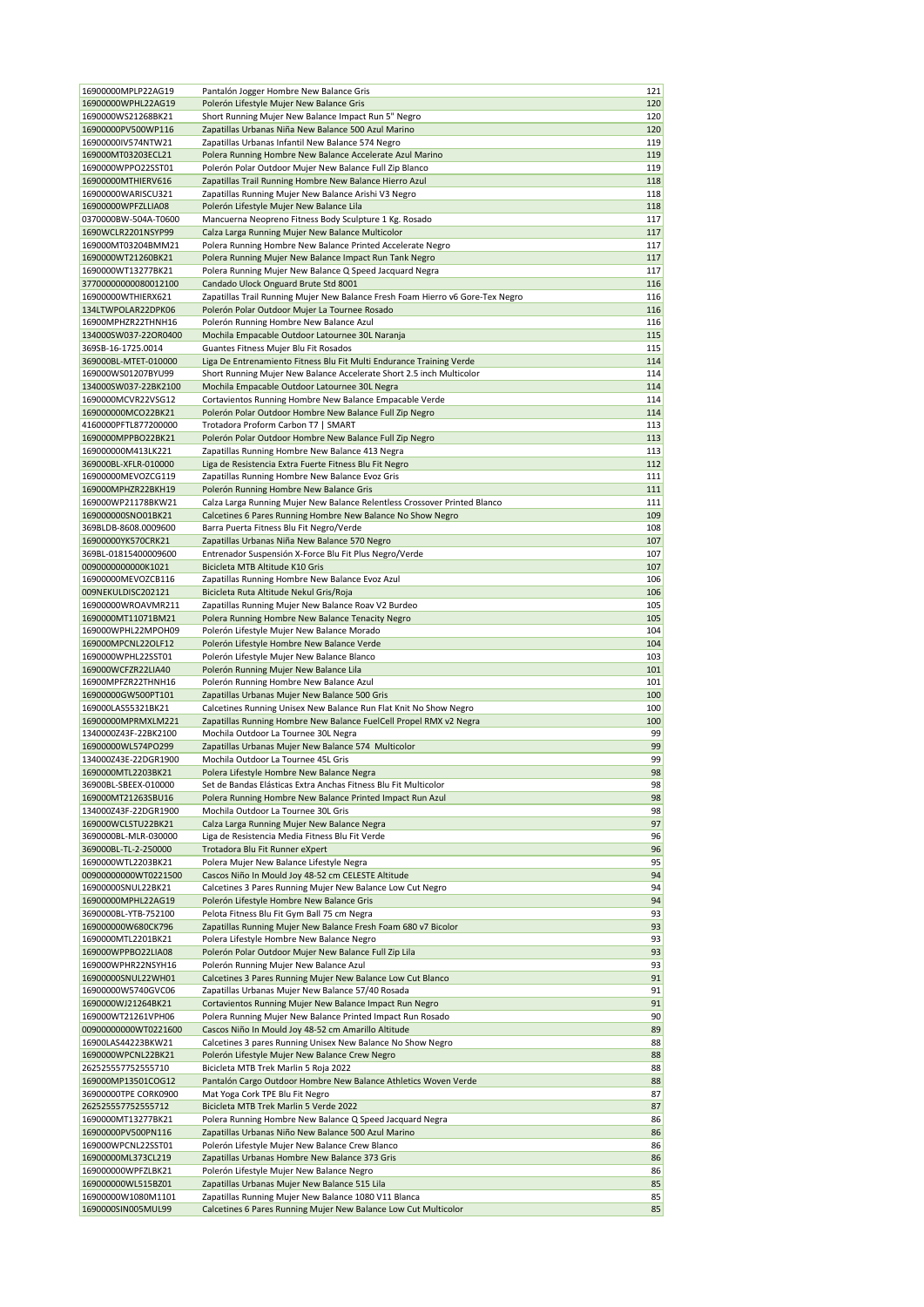| 0090000000000K1019                         | Bicicleta MTB Altitude K10 Verde                                                                    | 84       |
|--------------------------------------------|-----------------------------------------------------------------------------------------------------|----------|
| 16900000ML574EP216                         | Zapatillas Urbanas Hombre New Balance 574 Azul                                                      | 84       |
| 037000000BW508AT1600                       | Mancuerna de Neopreno 2 kg Body Sculpture Azul                                                      | 83       |
| 16900000ME420LV216                         | Zapatillas Running Hombre New Balance 420 v2 Azul                                                   | 83       |
| 037000000BW508AT1600                       | Mancuerna de Neopreno 2 Kg Body Sculpture Azul                                                      | 83       |
| 16900000MBECNCT302                         | Zapatillas Running Hombre New Balance Fresh Foam Beacon V3 Amarillo                                 | 83       |
| 037000000BW508AT1600                       | Mancuerna de Neopreno 2 kg Body Sculpture Azul                                                      | 83       |
| 16900000WL574PY201                         | Zapatillas Urbanas Mujer New Balance 574 Beige                                                      | 83       |
| 037000000BW508AT1600                       | Mancuerna de Neopreno 2 Kg Body Sculpture Azul                                                      | 83       |
| 169000000W880W1199                         | Zapatillas Running Mujer New Balance Fresh Foam 880 v11 Multicolor                                  | 83       |
| 16900000WT410CG796                         | Zapatillas Trail Running Mujer New Balance 410 v7 Bicolor                                           | 82       |
| 63100000009930TF2100                       | Rodillo Ciclismo Saris M2 Wheel On Smart Trainer                                                    | 81<br>81 |
| 262525549852555021<br>00900JOH107620181200 | Bicicleta MTB Trek Marlin 4 Negra 2022<br>Mochila Hidratación Altitude 1.5 LT Verde/Amarillo Neón   | 81       |
| 1690000SNUL22MUL99                         | Calcetines 6 Pares Running Mujer New Balance Low Cut Multicolor                                     | 81       |
| 29105753175753180100                       | Porta Caramayola Bontrager Elite Blanco                                                             | 81       |
| 416PFTL99920-INT0000                       | Trotadora Proform Carbon T10                                                                        | 80       |
| 020G119XA00000000000                       | Home Gym BH Nevada Plus                                                                             | 80       |
| 16900000WL515AA306                         | Zapatillas Urbanas Mujer New Balance 515 Rosado                                                     | 79       |
| 0090KIDU20GIRL200100                       | Bicicleta Niño Altitude Kidu 20 Blanca                                                              | 79       |
| 262525549852555019                         | Bicicleta MTB Trek Marlin 4 Gris 2022                                                               | 79       |
| 00900FW092ADULTS1605                       | Casco Integral Unisex Altitude FW-092 Negro/Azul                                                    | 79       |
| 169000000W880G1101                         | Zapatillas Running Mujer New Balance Fresh Foam 880 v11 Celeste                                     | 78       |
| 262525960052596216                         | Bicicleta MTB Trek Marlin 6 Azul 2022                                                               | 78       |
| 169000WT11220ARA16                         | Polera Running Mujer New Balance Accelerate Azul                                                    | 78       |
| 169000WTL2201LIA08                         | Polera Mujer New Balance Lifestyle Lila                                                             | 78       |
| 36900000BL-LB-450000                       | Banda de Resistencia Pro Fuerte Fitness Blu Fit Azul                                                | 77       |
| 1690000MT11095BK21                         | Polera Running Hombre New Balance Tenacity Corsa Negro                                              | 77       |
| 16900000PV500WNP06                         | Zapatillas Urbanas Niña New Balance 500 Fucsia                                                      | 77       |
| 1690000MTL2202BK21                         | Polera Lifestyle Hombre New Balance Negra                                                           | 77       |
| 16900000WPRMXLV221                         | Zapatillas Running Mujer New Balance FuelCell Propel RMX v2 Negra                                   | 77       |
| 169000MPPBO22THN16<br>169000MTL2201THN16   | Polerón Polar Outdoor Hombre New Balance Full Zip Azul<br>Polera Lifestyle Hombre New Balance Azul  | 76<br>76 |
| 16900000YK570CRS16                         | Zapatillas Running Niño New Balance 570 Azul                                                        | 75       |
| 262525557752555716                         | Bicicleta MTB Trek Marlin 5 Celeste 2022                                                            | 75       |
| 16900000MEVOZCY102                         | Zapatillas Running Hombre New Balance Evoz Amarillo                                                 | 75       |
| 1690000M1080I11D21                         | Zapatillas Running Hombre New Balance 1080 V11 Negro                                                | 75       |
| 1690000WT11220BK21                         | Polera Running Mujer New Balance Accelerate Negra                                                   | 75       |
| 16900000MTHIERS602                         | Zapatillas Trail Running Hombre New Balance Fresh Foam Hierro V6 Amarillo                           | 75       |
| 36900BF-SRX-10020000                       | Bicicleta Spinning Blu Fit Speed Rider X                                                            | 74       |
| 16900000MPHL22BK21                         | Polerón Lifestyle Hombre New Balance Negro                                                          | 74       |
| 16900ARMBAND20BK2100                       | Arm Band Para Smartphones New Balance                                                               | 72       |
| 16900000IV500PN116                         | Zapatillas Urbanas Infantil New Balance 500 Azul                                                    | 72       |
| 36900000BL-YB-BK2100                       | Yoga Bag Blu Fit Negro                                                                              | 72       |
| 1690000MTL2204BK21                         | Polera Lifestyle Hombre New Balance Negra                                                           | 72       |
| 134LTWPOLAR22CRM22                         | Polerón Polar Outdoor Mujer La Tournee Blanco                                                       | 72       |
| 16900000IV500WP116                         | Zapatillas Urbanas Infantil New Balance 500 Azul                                                    | 72       |
| 36900BL-PPGYM-010000                       | Barra de Puerta Fitness Blu Fit Power Pro Gym Negro                                                 | 71       |
| 169000LAS55321WT01                         | Calcetines Running Unisex New Balance Run Flat Knit No Show Blanco                                  | 71       |
| 1690000MT21502WT01                         | Polera Hombre New Balance Athletics Amplified Blanco                                                | 71       |
| 0090000000000K2019<br>29105753175753182100 | Bicicleta MTB Altitude K20 Azul                                                                     | 71<br>70 |
| 169000MT21244VB116                         | Portacaramañola Bontrager Elite Negra<br>Polera Running Hombre New Balance Printed Fast Flight Azul | 70       |
| 16900000WNRGSPN196                         | Zapatillas Running Mujer New Balance Pher Bicolor                                                   | 70       |
| 262525960052596221                         | Bicicleta MTB Trek Marlin 6 Negra 2022                                                              | 70       |
| 1690000MT21262BK21                         | Polera Running Hombre New Balance Impact Run Negro                                                  | 69       |
| 169000MTL2202OLF12                         | Polera Lifestyle Hombre New Balance Verde                                                           | 69       |
| 169000LAS55451WT01                         | Calcetines Running New Balance Run Flat Knit No Show Blanco                                         | 69       |
| 16900000ME420LR296                         | Zapatillas Running Hombre New Balance 420 v2 Bicolor                                                | 69       |
| 4160000PFEX529150000                       | Bicicleta Estática Pro form 225 CSX   SMART                                                         | 68       |
| 16900000M1080H1115                         | Zapatillas Running Hombre New Balance 1080 V11 Celeste                                              | 68       |
| 16900000W880G11W01                         | Zapatillas Running Mujer New Balance Fresh Foam 880 v11 Celeste                                     | 68       |
| 169000LAS44223WT01                         | Calcetines 3 pares Running Unisex New Balance No Show Blanco                                        | 68       |
| 262104689410468916                         | Bicicleta MTB Trek Marlin 7 Azul/Gris 2022                                                          | 68       |
| 63100000009830TF2100                       | Rodillo Ciclismo Saris H3 Direct Drive Smart Trainer                                                | 67       |
| 1690000MT21262AG19                         | Polera Running Hombre New Balance Impact Run Gris                                                   | 67       |
| 0090SPORT20BOY200200                       | Bicicleta Altitude Sport 20 Niño Amarillo                                                           | 67       |
| 169000MTL2204SBU16                         | Polera Lifestyle Hombre New Balance Azul                                                            | 67       |
| 262525549852555012                         | Bicicleta MTB Trek Marlin 4 2022 Verde                                                              | 66<br>66 |
| 62900000000E116516<br>169000WBRSTU22BK21   | Guantes Ciclismo Hombre Endura Xtract Mitt II Azul<br>Peto Running Mujer New Balance Negro          | 66       |
| 16900000WL574SV201                         | Zapatillas Urbanas Mujer New Balance 574 Blanco Multicolor                                          | 66       |
| 169000MPFZL22THN16                         | Polerón Lifestyle Hombre New Balance Azul                                                           | 65       |
| 169000000WTMPOMP06                         | Zapatillas Running Mujer New Balance Tempo Morada                                                   | 65       |
| 16900000ML574EA216                         | Zapatillas Urbanas Hombre New Balance 574 Azul                                                      | 65       |
| 29100000005538522100                       | Luz Trasera Ciclismo Bontrager Flare RT USB Rechargeable Taillight Negro                            | 64       |
| 169000000W635BA321                         | Zapatillas Running Mujer New Balance 635 v3 Negra                                                   | 64       |
| 169000000M635BB319                         | Zapatilla Running Hombre New Balance 635 Gris                                                       | 64       |
| 62900000000E116521                         | Guantes Ciclismo Hombre Endura Xtract Mitt II Negro                                                 | 64       |
| 169000WTL2201NSY16                         | Polera Mujer New Balance Lifestyle Azul                                                             | 64       |
| 16900000ML574PP221                         | Zapatillas Urbanas Hombre New Balance 574 Negra                                                     | 63       |
| 1690000MFLR22THN16                         | Polera Manga Larga Running Hombre New Balance Azul                                                  | 63       |
| 36900WOMANWEIGHT21                         | Guantes Fitness Mujer Blu Fit Negro                                                                 | 63       |
| 16900000ML574PO222                         | Zapatillas Urbanas Hombre New Balance 574 Beige                                                     | 63       |
| 4160000PFEL559209600                       | Elíptica ProForm Carbon EL   SMART                                                                  | 62       |
| 16900000GM500LP116                         | Zapatillas Urbanas Hombre New Balance 500 Azul                                                      | 62       |
| 13400BANLT22-AQU1500                       | Banano Outdoor La Tournee Celeste                                                                   | 62       |
| 169000MT11095SB816                         | Polera Running Hombre New Balance Tenacity Corsa Azul                                               | 62       |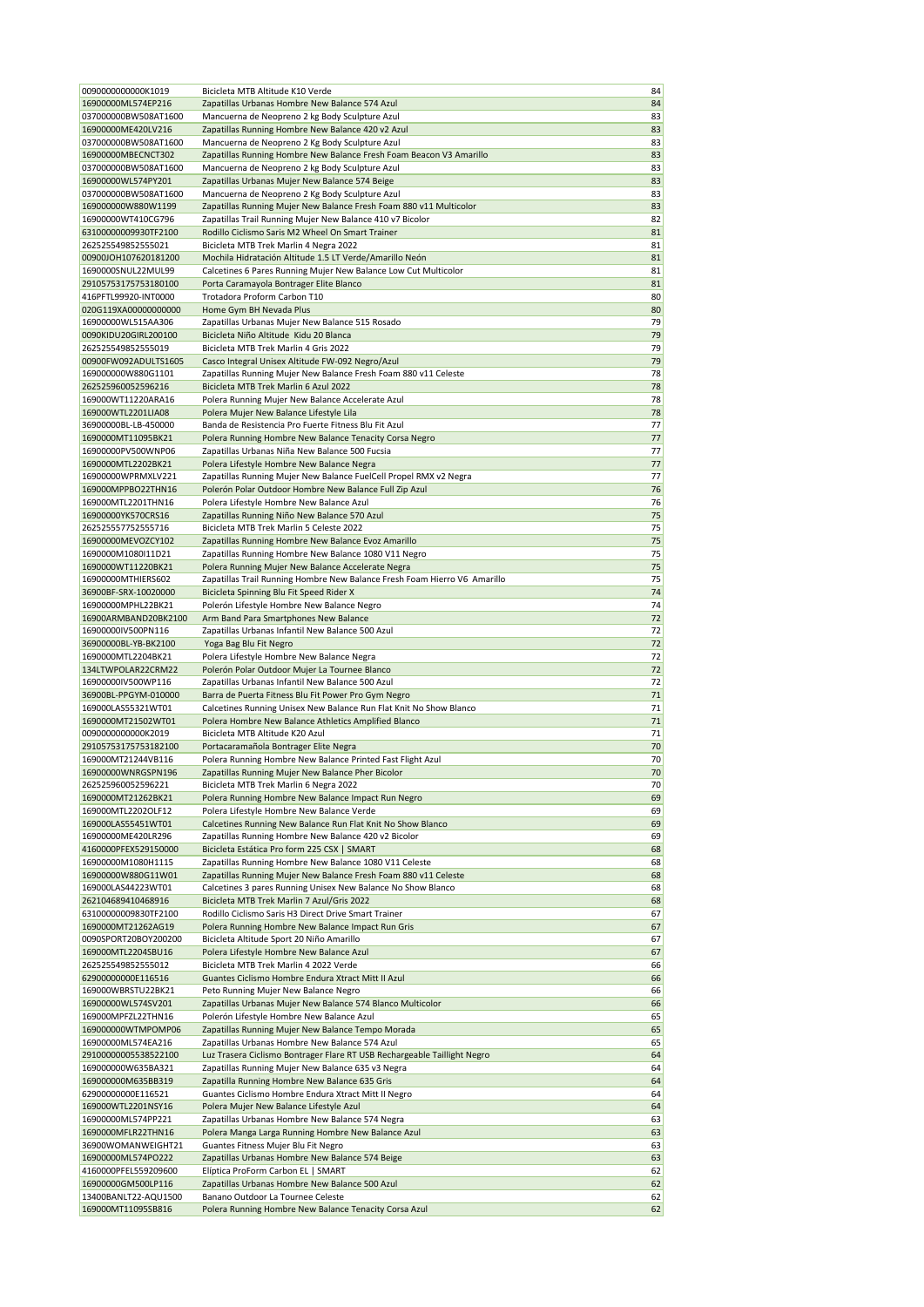| 16900000WNRGSMP121                         | Zapatillas Running Mujer New Balance PHER Negro                                                              | 61       |
|--------------------------------------------|--------------------------------------------------------------------------------------------------------------|----------|
| 262104689410468902                         | Bicicleta MTB Trek Marlin 7 Rojo/Amarillo 2022                                                               | 60       |
| 169000000M520HE716                         | Zapatillas Running Hombre New Balance 520 Azul                                                               | 60       |
| 009000000JOH10762400                       | Mochila Hidratación Altitude 1.5 LT Turquesa/Rosado                                                          | 59       |
| 169000WT21244BKH21                         | Polera Running Mujer New Balance Fast Flight Negro                                                           | 59       |
| 369SB-16-1568.0014                         | Guantes Fitness Hombre Blu Fit                                                                               | 59       |
| 169000WBR2201MPO09                         | Peto Running Mujer New Balance Purpura                                                                       | 59       |
| 4160000PFEL079200000                       | Elíptica Proform Hiit L6   SMART                                                                             | 58       |
| 169000WT13277VVO15                         | Polera Running Mujer New Balance Q Speed Jacquard Celeste                                                    | 58       |
| 369BL-YB65.000002100                       | Pelota Fitness Blu Fit Gym Ball 65 cm Negra                                                                  | 58       |
| 16900000WL515AC321                         | Zapatillas Urbanas Mujer New Balance 515 Negro                                                               | 58       |
| 1690000WT21244WT01                         | Polera Running Mujer New Balance Fast Flight Blanco                                                          | 58       |
| 1690000WTLO22SST01                         | Polera Lifestyle Mujer New Balance Blanca                                                                    | 58       |
| 36900000000BRICK1600                       | Bloque Yoga Blu Fit Azul                                                                                     | 57       |
| 16900000GW500WT106                         | Zapatillas Urbanas Mujer New Balance 500 Rosadas                                                             | 57       |
| 02000G152TGLOGYM9600                       | Home Gym BH Global Gym Plus G152X                                                                            | 57       |
| 169000WT11224LIA08                         | Polera Running Mujer New Balance Accelerate Blanco                                                           | 57       |
| 077000928360877416                         | Guantes Boxeo Everlast Pro Style Elite Azul                                                                  | 57       |
| 1690000MTL2201AG19                         | Polera Lifestyle Hombre New Balance Gris                                                                     | 57       |
| 262525954252595412                         | Bicicleta MTB Trek Marlin 7 Verde 2022                                                                       | 57       |
| 12900BC-8514-3HH0000                       | Portabicicletas Beetle 3 Buzz Rack                                                                           | 56       |
| 16900000IV500WNG19                         | Zapatillas Urbanas Infantiles New Balance 500 Gris                                                           | 56       |
| 37700000000081280000                       | Candado OnGuard Revolver X4P 8128                                                                            | 56       |
| 1690000MT21515WT01                         | Polera Urbana Hombre New Balance Essentials Celebrate Blanco                                                 | 56       |
| 36900CROSSGLOVES21                         | Calleras Fitness Blu Fit Power Grip Plus Negro                                                               | 56       |
| 1690000WJ21501BK21                         | Cortavientos Running Mujer New Balance Athletics Amplified Negro                                             | 56       |
| 1690000WB21175BK21                         | Peto Running Mujer New Balance Relentless Crop Negro                                                         | 56       |
| 1690000WBR2201BK21                         | Peto Running Mujer New Balance Negro                                                                         | 56       |
| 169000MS21270SGD15                         | Short Running Hombre New Balance Inpact Run 7in Celeste                                                      | 56       |
| 009SPORT20GIRL200900                       | Bicicleta Sport 20 Niña Altitude Púrpura                                                                     | 55       |
| 169000000W520CB721                         | Zapatillas Running Mujer New Balance 520 Negra                                                               | 55       |
| 16900000PV500WNN16                         | Zapatillas Urbanas Niño New Balance 500 Azul                                                                 | 55       |
| 169000MT21226SBU16                         | Polera Sin Mangas Running Hombre New Balance Accelerate Singlet Azul                                         | 55       |
| 369BY-4V.00000009600                       | Botella Mixer Blu Fit Negro/Verde                                                                            | 54       |
| 16900000WE420CN221                         | Zapatillas Running Mujer New Balance 420 V2 Negro                                                            | 54       |
| 16900000IZ373GS206                         | Zapatillas Urbanas Infantil New Balance 373 Rosado                                                           | 53       |
| 169000LAS55561WT01                         | Calcetines Running Unisex New Balance Flat Knit Crew Blanco                                                  | 53       |
| 169000WT11220MPO09                         | Polera Running Mujer New Balance Accelerate Purpura                                                          | 53       |
| 16900000WL574SW212                         | Zapatillas Urbanas Mujer New Balance 574 Verde Multicolor                                                    | 53       |
| 169000000W635BC301                         | Zapatillas Running Mujer New Balance 635 v3 Lila                                                             | 52       |
| 540000DR05-21-1612                         | Zapatillas Outdoor Hombre Michelin Desert Race DR05 Verde                                                    | 52       |
| 262525960052596210                         | Bicicleta MTB Trek Marlin 6 Roja 2022                                                                        | 52       |
| 169000LAH21109BK2100                       | Visera Running Unisex New Balance Terry Lifestyle Visor Negro                                                | 51       |
| 369000BF-5422-XS1600                       | Trotadora Blu Fit Runner Pro X                                                                               | 51       |
| 16900000WL574HD210                         | Zapatillas Urbanas Mujer New Balance 574 Rosada                                                              | 50       |
| 29105710655710660100                       | Porta Caramayola Bontrager Right Side Load Blanca                                                            | 50       |
| 16900MT130210HME11                         | Camiseta Oficial AS Roma Hombre New Balance Rojo                                                             | 50       |
| 169000WT11220VPK06                         | Polera Running Mujer New Balance Accelerate Rosada                                                           | 50       |
| 16900000WL373MT201                         | Zapatillas Urbanas Mujer New Balance 373 Blanco                                                              | 50       |
| 16900000IV500WND19                         | Zapatillas Urbanas Infantiles New Balance 500 Bicolor                                                        | 50       |
| 13400BAND-22TIGR9900                       | Bandana Multifuncional Outdoor La Tournee Tigre Multicolor                                                   | 49       |
| 62900000000E612621                         | Guantes Ciclismo Mujer Endura Xtract Mitt II Negro                                                           | 49       |
| 00900000024AX2401000                       | Bicicleta Niño Hiland AX240 Aro 24 Rojo                                                                      | 49       |
| 169000WT11224VPK06                         | Polera Running Mujer New Balance Accelerate Rosado                                                           | 49       |
| 1340EQ0222C-22RD1000                       | Mochila Empacable Outdoor La Tournee Roja                                                                    | 49       |
| 1690000MPPBO22AG19                         | Polerón Polar Outdoor Hombre New Balance Full Zip Gris                                                       | 49       |
| 16900000W1080L1115                         | Zapatillas Running Mujer New Balance 1080 V11 Celeste                                                        | 49       |
| 16900000IV500WNP06                         | Zapatillas Urbanas Infantiles New Balance 500 Fucsia                                                         | 49       |
| 037BW-111IN-4KG.0000                       | Pesa Rusa Kettlebell Neoprene Body Sculpture 4Kg. Amarillo                                                   | 48       |
| 16900000WE420LW201                         | Zapatillas Running Mujer New Balance 420 Blanco Multicolor                                                   | 48       |
| 134000BANLT22-BK2100                       | Banano Outdoor La Tournee Negro                                                                              | 48       |
| 16900000WL574SBZ21                         | Zapatillas Urbanas Mujer New Balance 574 Negro / Plateado                                                    | 48       |
| 009275XT275SUPMA2109                       | Bicicleta MTB Hiland Super XT275 Negra                                                                       | 48       |
| 1690000MTL2205AG19                         | Polera Lifestyle Hombre New Balance Gris                                                                     | 47       |
| 4160000PFEL629190000                       | Elíptica ProForm Cadence LE   SMART                                                                          | 47       |
| 169000WTL2203MPO09                         | Polera Lifestyle Mujer New Balance Purpura                                                                   | 47       |
| 009KIDU16BOY20201000                       | Bicicleta Niño Altitude Kidu 16 Roja                                                                         | 47       |
| 1690000MT21502BK21                         | Polera Hombre New Balance Athletics Amplified Negro                                                          | 47       |
| 169000LAS55561BK21                         | Calcetines Running Unisex New Balance Lightweight Crew Negro                                                 | 47       |
| 16900MOCHBTS22BK2100                       | Mochila BTS New Balance Negra                                                                                | 46       |
| 16900000WBRB22BK21                         | Peto Running Mujer New Balance Negro                                                                         | 46       |
| 36900000BL-LB-640000                       | Banda de Resistencia Pro Extra Fuerte Fitness Blu Fit Negro                                                  | 46       |
| 16900000WL515AB301                         | Zapatillas Urbanas Mujer New Balance 515 Blanco                                                              | 46       |
| 1690000MS21289BK21                         | Calza Corta Running Hombre New Balance Q Speed 9" Negra                                                      | 46       |
| 0090000000000K3021                         | Bicicleta MTB Altitude K30 Negro                                                                             | 46       |
| 16900000PV500WNG19                         | Zapatillas Urbanas Niña New balance 500 Gris<br>Venda Elástica D3 de kinesiologia K6.0 Beige                 | 46<br>45 |
| 6270000D3TAPEK602200<br>169000000SNW22WH01 |                                                                                                              | 45       |
|                                            | Calcetines 6 Pares Running Mujer New Balance No Show Blanco<br>Bicicleta Urbana Hombre Hiland Man GT700 Gris | 45       |
| 0090700CGT700MAN1909<br>16900000ML574HH219 | Zapatillas Urbanas Hombre New Balance 574 Gris                                                               | 45       |
| 540000DR15-12-1637                         | Zapatillas Outdoor Hombre Michelin Desert Race DR15 Gris Oscuro                                              | 45       |
| 009000000000RD3021                         | Bicicleta Ruta Altitude R30 Gris/Rojo                                                                        | 45       |
| 3690000BL-SC-040000                        |                                                                                                              | 44       |
| 16900000YK570CRZ19                         | Set Conos de Agilidad Fitness Blu Fit Multicolor<br>Zapatillas Urbanas Niño New Balance 570 Negro            | 44       |
| 62900000000E116022                         | Guantes Ciclismo Hombre Endura Hummvee Plus II Beige                                                         | 44       |
| 169000WT11222MPO09                         | Polera Running Mujer New Balance Accelerate Tank Purpura                                                     | 44       |
| 16900000ML574BI296                         | Zapatillas Urbanas Hombre New Balance 574 Bicolor                                                            | 44       |
| 16900000GW500WR121                         | Zapatillas Urbanas Mujer New Balance 500 Negro                                                               | 44       |
|                                            |                                                                                                              |          |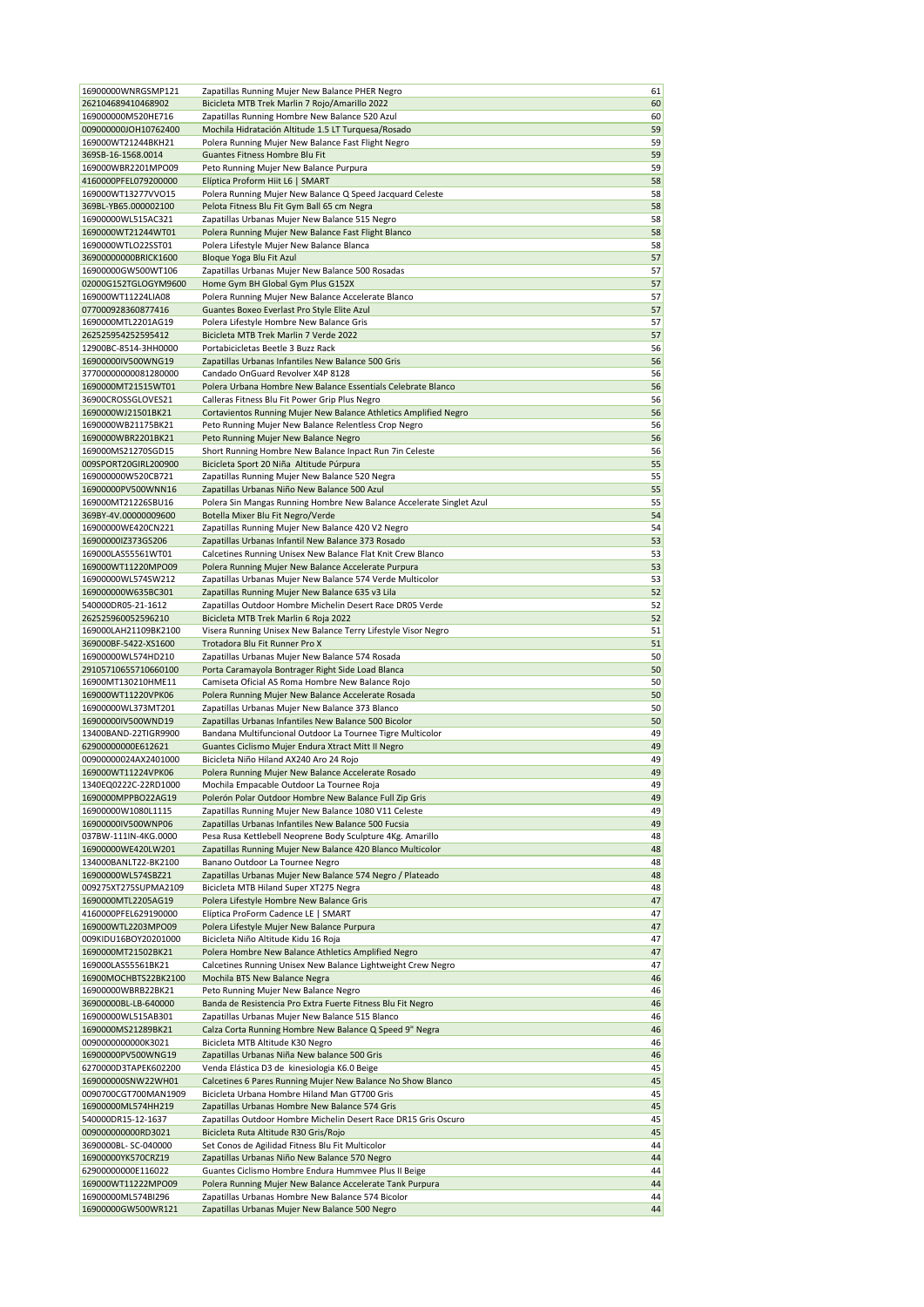| 009000KUDEN4202112   | Bicicleta MTB Altitude Kuden 4 Verde Menta Matte 2021                 | 43 |
|----------------------|-----------------------------------------------------------------------|----|
| 16900000IT570CRZ19   | Zapatillas Urbanas Infantil New Balance 570 Gris/Naranja              | 43 |
| 62900000000E612609   | Guantes Ciclismo Mujer Endura Xtract Mitt II Púrpura                  | 43 |
| 16900000GW500SK106   | Zapatillas Urbanas Mujer New Balance 500 Rosada                       | 43 |
| 009700CGT700LADY0109 | Bicicleta Urbana Mujer Hiland Lady GT700 Blanca 2021                  | 42 |
| 1690000MTL2202AG19   | Polera Lifestyle Hombre New Balance Gris                              | 42 |
| 009700CGT700LADY0909 | Bicicleta Urbana Mujer Hiland Lady GT700 Morada 2021                  | 42 |
|                      |                                                                       | 42 |
| 1690000MTL2205BK21   | Polera Lifestyle Hombre New Balance Negra                             |    |
| 1340BANLT22-DGR21900 | Banano Outdoor La Tournee Gris                                        | 42 |
| 62900000000E116821   | Guantes Ciclismo Hombre Endura SingleTrack Negro                      | 42 |
| 1340BANLT22-DGR11900 | Banano Outdoor La Tournee Azul                                        | 42 |
| 16900000MTSHACB121   | Zapatillas Trail Running Hombre New Balance Shando Negra              | 42 |
| 169000MT03202BMM21   | Polera Running Hombre New Balance Sin Mangas Printed Accelerate Negro | 42 |
| 4160PFE89720-INT0000 | Elíptica ProForm Endurance 720 E   SMART                              | 41 |
| 16900000WL574DN201   |                                                                       | 41 |
|                      | Zapatillas Urbanas Mujer New Balance 574 Blanca                       |    |
| 3690BF-RE1460-XS0000 | Trotadora Blu Fit Runner Elite X                                      | 41 |
| 5400H-DR21-01-0121   | Zapatillas Outdoor Hombre Michelin Desert Race DR21 Negra             | 41 |
| 36900000BL-LB-320000 | Banda de Resistencia Pro Media Fitness Blu Fit Verde                  | 41 |
| 291059277759278721   | Casco Bontrager Solstice MIPS Negro                                   | 41 |
| 416PFTL50921-INT0000 | Trotadora Proform Sport 5.5   SMART                                   | 40 |
| 16900000ML574EZ299   | Zapatillas Urbanas Hombre New Balance 574 Multicolor                  | 40 |
|                      |                                                                       | 40 |
| 13400BAND-22MULB9900 | Bandana Multifuncional Outdoor La Tournee Marmolado Multicolor        |    |
| 369SB-16-819200021   | Calleras Fitness Blu Fit Power Grip                                   | 40 |
| 16900000WABRZACP40   | Zapatillas Running Mujer New Balance Breaza Morado                    | 40 |
| 0090700CGT700MAN2109 | Bicicleta Urbana Hombre Hiland Man GT700 Negro                        | 39 |
| 1690000WTL2202WH01   | Polera Mujer New Balance Lifestyle Blanca                             | 39 |
| 36900BL-BBALL-580000 | Pelota Fitness Blu Fit Balance Ball 58 cm Negra                       | 39 |
| 16900000lZ373KB221   | Zapatillas Urbanas Infantil New Balance 373 Negro                     | 39 |
|                      |                                                                       |    |
| 1340BAND-22BCAMO1600 | Bandana Multifuncional Outdoor La Tournee Camuflaje Azul              | 39 |
| 16900000YC373GS206   | Zapatillas Urbanas Niña New Balance 373 Rosada                        | 39 |
| 0370BW-516ARD-T10000 | Mancuerna de Neopreno 4KG Body Sculpture Rojo                         | 39 |
| 1340EQ0222C-22YL0200 | Mochila Empacable Outdoor La Tournee Amarilla                         | 39 |
| 1340EQ0222C-22BL1600 | Mochila Empacable Outdoor La Tournee Azul                             | 39 |
| 1340EQ0222C-22BK2100 | Mochila Empacable Outdoor La Tournee Negra                            | 39 |
| 1690000WTL2202BK21   | Polera Mujer New Balance Lifestyle Negra                              | 38 |
|                      |                                                                       |    |
| 1690000GYM22SBUP9900 | Gymsack Running New Balance Multicolor                                | 38 |
| 169000000WTMPOGO12   | Zapatilla Running Mujer New Balance Tempo Verde                       | 38 |
| 1690000GYM22SBUP9900 | <b>Gymsack Running New Balance Multicolor</b>                         | 38 |
| 0090000000000K2021   | Bicicleta MTB Altitude K20 Rojo                                       | 38 |
| 369BL-PB026.00009600 | Barras Fijas Push Ups Fitness Blu Fit Negro/Verde                     | 38 |
| 540000DR15-16-0715   | Zapatillas Outdoor Hombre Michelin Desert Race DR15 Celeste           | 38 |
| 3690RUBBER SUEDE9600 |                                                                       | 37 |
|                      | Mat Yoga Rubber Suede Blu Fit Estampada                               |    |
| 618000NBATT5200612   | Camiseta Tank Top Básquetbol Hombre NBA Milwaukee Bucks Verde         | 37 |
| 29100000005365500000 | Luz LED Bontrager Delantera Ion 100 R                                 | 37 |
| 01501012A898.00416   | Zapatillas Running Mujer Asics Noosa Tri 13 Multicolor                | 37 |
| 16900GYM2BTS22BK2100 | Gymsack Running New Balance Negro                                     | 37 |
| 3690000BL-SLI-010000 | Set de Ligas Intercambiables Fitness Blu Fit Multicolor               | 37 |
| 16900GYM2BTS22BK2100 | Gymsack Running New Balance Negro                                     | 37 |
| 009000KUDEN320210606 | Bicicleta MTB Altitude Kuden 3 Rosada 2021                            | 37 |
|                      |                                                                       |    |
| 16900000ML373WR212   | Zapatillas Urbanas Hombre New Balance 373 Verde                       | 36 |
| 0090000FW092KIDS0403 | Casco Integral Niño Altitude FW-092 Naranjo                           | 36 |
| 16900000GW500PE106   | Zapatillas Urbanas Mujer New Balance 500 Rosada                       | 36 |
| 1690000BAND22NSY1600 | Banano New Balance Azul                                               | 36 |
| 1690000BAND22NSY1600 | Banano New Balance Azul                                               | 36 |
| 169000000M520CB721   | Zapatillas Running Hombre New Balance 520 Negra                       | 35 |
| 169000LAH21002WT0100 | Jockey Running Unisex New Balance Blanco                              | 35 |
|                      |                                                                       |    |
| 62900000000E150522   | Casco Ciclismo Hombre Endura Hummvee Multicolor                       | 35 |
| 16900000MOCH22BK2100 | Mochila New Balance Negra                                             | 35 |
| 540000DR15-02-2019   | Zapatillas Outdoor Mujer Michelin Desert Race DR15 Gris               | 35 |
| 369SB-16-1069.0014   | Guantes Fitness Soporte Muñeca Hombre Blu Fit                         | 35 |
| 077000928360907821   | Guantes Boxeo Everlast Pro Style Elite Negro                          | 35 |
| 169000MT03203OLF12   | Polera Running Hombre New Balance Accelerate Verde                    | 35 |
| 29100000005538892100 | Ciclocomputador Bontrager RIDEtime                                    | 34 |
|                      |                                                                       |    |
| 16900000WL373ME221   | Zapatillas Urbanas Mujer New Balance 373 Negro                        | 34 |
| 00900029XT290PRO1909 | Bicicleta MTB Hiland Pro XT290 Gris                                   | 34 |
| 1690000MTL2203WH01   | Polera Lifestyle Hombre New Balance Blanca                            | 34 |
| 369000BL-SPN-VDE0000 | Cuerda para Saltar de Velocidad Fitness Blu Fit Verde                 | 34 |
| 16900000ML515BZ321   | Zapatillas Urbanas Hombre New Balance 515 Negro Multicolor            | 34 |
| 0200000000G6182l2100 | Trotadora BH I.RC12                                                   | 34 |
| 1690000WTLO22LIA08   | Polera Lifestyle Mujer New Balance Lila                               | 33 |
| 0090KIDU12GIRL200100 | Bicicleta Niña Altitude Kidu 12 Blanca                                | 33 |
|                      |                                                                       |    |
| 16900000ML574ED201   | Zapatillas Urbanas Hombre New Balance 574 Blanco                      | 33 |
| 29100000004253091900 | Ciclocomputador Bontrager GOtime                                      | 33 |
| 1690000MT21097BK99   | Polera Running Hombre New Balance Tenacity Printed Multicolor         | 33 |
| 16900000BAND22BK2100 | Banano New Balance Negro                                              | 33 |
| 62900000000E612021   | Guantes Ciclismo Mujer Endura Hummvee Plus II Negro                   | 33 |
| 16900000BAND22BK2100 | Banano New Balance Negro                                              | 33 |
| 16900000M1080E1196   | Zapatillas Running Hombre New Balance 1080 Bicolor                    | 33 |
|                      |                                                                       |    |
| 169000MT21225SBU96   | Polera Running Hombre New Balance Graphic Accelerate Negro            | 33 |
| 16900000IT570CRK21   | Zapatillas Urbanas Infantil New Balance 570 Negro/Rosado              | 33 |
| 29100000005365480000 | Luz Trasera Led Ciclismo Bontrager Flare R City Tail                  | 32 |
| 1690000WPBL002BK21   | Pantalón Lifestyle Mujer New Balance Negro                            | 32 |
| 009KIDU20BOY20201900 | Bicicleta Niño Altitude Kidu 20 Gris/Rojo 2021                        | 32 |
| 041025401126-23G21   | Zapatillas Running Mujer Brooks Levitate 5 Negro                      | 32 |
| 369BL-TW3314.0009600 | Rueda de Ejercicios Abdominales Blu Fit Negro/Verde                   | 32 |
| 16900000YK570CRB06   | Zapatillas Urbanas Niña New Balance 570 Rosada                        | 32 |
|                      |                                                                       |    |
| 07745111130010140000 | Colchoneta de Ejercicio Fitness Everlast New Negro/Rojo               | 32 |
| 16900MT21263DECR19   | Polera Running Hombre New Balance Printed Impact Run Gris             | 32 |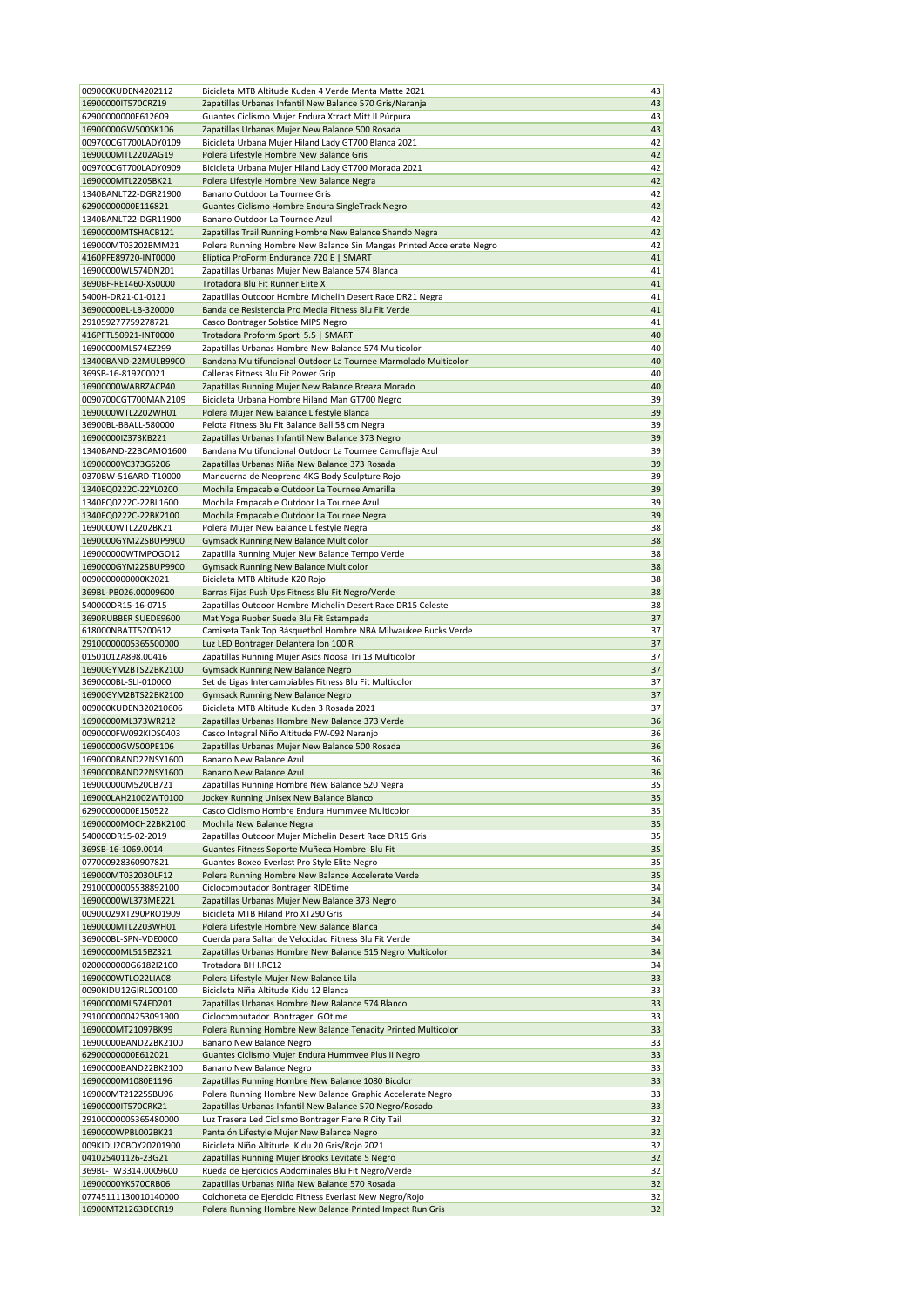| 16900000WT0024BK21                         | Polera Urbana Mujer New Balance Lifestyle Negro                                                                      | 32       |
|--------------------------------------------|----------------------------------------------------------------------------------------------------------------------|----------|
| 369000BL-SPN-MDO0000<br>5400W-DR21-32-3722 | Cuerda para Saltar de Velocidad Fitness Blu Fit Morado                                                               | 31<br>31 |
| 5400H-DR21-02-1619                         | Zapatillas Outdoor Mujer Michelin Desert Race DR21 Beige<br>Zapatillas Outdoor Hombre Michelin Desert Race DR21 Gris | 31       |
| 16900000M1080Y1148                         | Zapatillas Running Hombre New Balance 1080 V11 Azul Petróleo                                                         | 31       |
| 0090KIDU16GIRL200600                       | Bicicleta Niña Altitude Kidu 16 Rosada                                                                               | 30       |
| 169000WT11223BYU99                         | Polera Sin Mangas Running Mujer New Balance Printed Accelerate Multicolor                                            | 30       |
| 369BL-JRC.0000009900                       | Cuerda de Salto Fitness Blu Fit Negro/Verde                                                                          | 30       |
| 1690000WBR22NSYP99                         | Peto Running Mujer New Balance Multicolor                                                                            | 30       |
| 36900000000BRICK0900                       | Bloque Yoga Blu Fit Púrpura                                                                                          | 30       |
| 16900000ML515BR321                         | Zapatillas Urbanas Hombre New Balance 515 Negra                                                                      | 30       |
| 1690000GYM22NSYP9900                       | <b>Gymsack Running New Balance Multicolor</b>                                                                        | 30       |
| 1690000GYM22NSYP9900                       | Gymsack Running New Balance Multicolor                                                                               | 30       |
| 16900LAH91003 BK1600                       | Jockey Running New Balance Performance Negro                                                                         | 30       |
| 01501011A673.40016                         | Zapatillas Running Hombre Asics Noosa Tri 12 Azul                                                                    | 29       |
| 1690GYM2BTS22MPO0600                       | Gymsack Running New Balance Rosada                                                                                   | 29       |
| 037000BW-512A-T10000                       | Mancuerna de Neopreno 3 kg. Body Sculpture Azul                                                                      | 29       |
| 1340EQ0222C-22PK0600                       | Mochila Empacable Outdoor La Tournee Rosada                                                                          | 29       |
| 16900000WT0024AG19                         | Polera Urbana Mujer New Balance Lifestyle Gris                                                                       | 28       |
| 03700000BM-517-B0000                       | Masajeador de Músculos Corporales Fitness Unisex Body Sculpture                                                      | 28       |
| 169000WT11239PKH06                         | Polera Mujer Running New Balance Printed Fast Flight Tank Rosada                                                     | 28       |
| 00900000024AX2400100                       | Bicicleta Niño Hiland AX240 Aro 24 Blanco                                                                            | 28       |
| 36900000DIPBELTS21                         | Cinturón de Inmersión Fitness Unisex Blu Fit Negro                                                                   | 28       |
| 2430SPOMBALL21-39900                       | Mini Balón Fútbol Spoga Space Multicolor                                                                             | 28       |
| 169000000SNO01WT01                         | Calcetines 6 Pares Running Hombre New Balance No Show Blanco                                                         | 27       |
| 16900000SNO02WHT01                         | Calcetines 6 Pares Running Mujer New Balance No Show Blanco                                                          | 27       |
| 16900000ML574BL219                         | Zapatillas Urbanas Hombre New Balance 574 Gris                                                                       | 27       |
| 5400H-DR05-01-3118                         | Zapatillas Outdoor Hombre Michelin Desert Race DR05 Café                                                             | 27       |
| 36900BL-MC01-GPB0000                       | Bola de Magnesio Blu Fit 56g                                                                                         | 26       |
| 041015401117-XUM19                         | Zapatillas Running Mujer Brooks Hyperion Tempo Gris                                                                  | 26       |
| 0370BW-111IN-16K0000                       | Pesa Rusa Kettlebell Neoprene Body Sculpture 16Kg. Burdeo                                                            | 26       |
| 262104549710454919                         | Bicicleta Ruta Trek Domane Al 3 Gris 2022                                                                            | 26       |
| 29100000005538532100                       | Luz Delantera Ciclismo Bontrager Ion 200 RT USB Rechargeable Headlight Negro                                         | 26       |
| 540000DR18-21-1212                         | Zapatillas Outdoor Hombre Michelin Desert Race DR18 Verde                                                            | 26       |
| 6180NBACT621-BLK21                         | Polera Básquetbol Mujer NBA Chicago Bulls Negro                                                                      | 26       |
| 618NBACT621-BLK321                         | Polera Básquetbol Mujer NBA Concept Miami Heat Negra                                                                 | 26       |
| 169000000M635BA321                         | Zapatilla Running Hombre New Balance 635 Azul Marino                                                                 | 26       |
| 16900000ML373WK221                         | Zapatillas Urbanas Hombre New Balance 373 Negro                                                                      | 26       |
| 416PFTL59420INT00000                       | Trotadora ProForm 505 CST   SMART                                                                                    | 25       |
| 16900000YC373KB221                         | Zapatillas Urbanas Niño New Balance 373 Negra                                                                        | 25       |
| 369BI-HG3300.0001900                       | Hand Grip Ajustable Fitness Blu Fit Gris/Negro                                                                       | 25       |
| 540000DR05-01-0121                         | Zapatillas Outdoor Hombre Michelin Desert Race DR05 Negro                                                            | 25       |
| 369BF-WB150000009600                       | Muñequera Para Sudor Blu Fit Azul                                                                                    | 25       |
| 540000DR18-01-1221                         | Zapatillas Outdoor Hombre Michelin Desert Race DR18 Negra                                                            | 25       |
| 6180NBAJK521-RED96                         | Chaqueta Básquetbol Hombre NBA Chicago Bulls Full Zip Bicolor                                                        | 25       |
| 0090700CRS700PRO1909                       | Bicicleta Ruta Hiland Pro RS700 Gris                                                                                 | 24       |
| 169000MT03203VSG12<br>0090KIDU16GIRL201600 | Polera Running Hombre New Balance Accelerate Verde                                                                   | 24<br>24 |
| 041110011179-XUY21                         | Bicicleta Niña Altitude Kidu 16 Celeste                                                                              | 24       |
| 10400000002282012100                       | Zapatillas Trail Running Hombre Brooks Divide 2 Negro<br>Pala Pádel Head Graphene 360 Zephyr Pro Negro               | 24       |
| 16900000GW500WF105                         | Zapatillas Urbanas Mujer New Balance 500 Gris                                                                        | 24       |
| 29100000005556062100                       | Bombín de piso Charger Bontrager                                                                                     | 24       |
| 5400W-DR18-01-3121                         | Zapatillas Outdoor Mujer Michelin Desert Race DR18 Negro                                                             | 24       |
| 5400H-CR05-01-0321                         | Zapatillas Training Hombre Country Rock CR05 Negra                                                                   | 24       |
| 1690000WT13276BK21                         | Polera Mujer Running New Balance Q Speed Jacquard Tank Negra                                                         | 24       |
| 5400W-CR05-01-0821                         | Zapatillas Training Mujer Michelin Country Rock CR05 Negra                                                           | 24       |
| 5400H-CR05-05-0316                         | Zapatillas Training Hombre Country Rock CR05 Azul                                                                    | 24       |
| 5400H-DR18-01-3121                         | Zapatillas Outdoor Hombre Michelin Desert Race DR18 Negra                                                            | 24       |
| 5400H-CR05-01-0121                         | Zapatillas Training Hombre Country Rock CR05 Negra                                                                   | 24       |
| 5400W-DR18-08-3819                         | Zapatillas Outdoor Mujer Michelin Desert Race DR18 Gris                                                              | 24       |
| 29100000004328541900                       | Bombín Air Support Bontrager                                                                                         | 23       |
| 1690MOCHBTS22PGM1600                       | Mochila BTS New Balance Azul                                                                                         | 23       |
| 36900PVC DOUBLE0700                        | Mat Yoga Blu Wellness Reversible Fucsia                                                                              | 23       |
| 416PFTL59720-INT0000                       | Trotadora Proform Carbon TL   SMART                                                                                  | 23       |
| 169000MFCA2020RD10                         | Polera Fútbol Hombre New Balance Chile Copa America 2021 Roja                                                        | 22       |
| 009KIDU12BOY20201600                       | Bicicleta Niño Altitude Kidu 12 Azul                                                                                 | 22       |
| 6180NBAJK521-PUR96                         | Chaqueta Básquetbol Hombre NBA Lakers Full Zip Bicolor                                                               | 22       |
| 63800000000NC12S0200                       | PELOTA DE SÓFTBOL RAWLINGS OFFICIAL NCAA "FASTPITCH" AMARILLA                                                        | 22       |
| 618000NBATT5200121                         | Camiseta Tank Top Hombre NBA Brooklyn Nets Kevin Durant Negro                                                        | 22       |
| 2430SPOMBALL21-29900                       | Mini Balón Futbol Spoga Negro                                                                                        | 22       |
| 16900000YC373GL206                         | Zapatillas Urbanas Niña New Balance 373 Lila                                                                         | 22       |
| 16900000ME420LB221                         | Zapatillas Running Hombre New Balance 420 Negra                                                                      | 22       |
| 540000DR07-01-0121                         | Zapatillas Outdoor Hombre Michelin Desert Race DR07 Negra                                                            | 22       |
| 291525126252512621                         | Zapatos Ciclismo Ruta Hombre Bontrager Solstice                                                                      | 22       |
| 291060050060050321                         | Zapatos Ciclismo MTB Hombre Bontrager SSR Negro                                                                      | 22       |
| 2430SPOMBALL21-19900                       | Mini Balón Spoga Explosión Multicolor                                                                                | 21       |
| 169000WT13277PGL06                         | Polera Running Mujer New Balance Q Speed Jacquard Rosada                                                             | 21       |
| 62900000000E116021                         | Guantes Ciclismo Hombre Endura Hummvee Plus II Negro                                                                 | 21       |
| 5400H-DR18-01-1219                         | Zapatillas Outdoor Hombre Michelin Desert Race DR18 Gris                                                             | 21       |
| 041210011164-XUO19                         | Zapatillas Trail Running Mujer Brooks Divide 2 Gris                                                                  | 21       |
| 169000000W520CW101                         | Zapatillas Running Mujer New Balance 520 Blanca                                                                      | 21       |
| 134000BAND-22ESP9900                       | Bandana Multifuncional Outdoor La Tournee Espacio Multicolor                                                         | 20       |
| 16900000GM500CU112                         | Zapatillas Urbanas Hombre New Balance 500 Verde                                                                      | 20       |
| 3690000BL-YS-0010000                       | Correa Estiramiento Yoga Blu Fit                                                                                     | 20       |
| 262525960052596204                         | Bicicleta MTB Trek Marlin 6 Naranja 2022                                                                             | 20       |
| 36900000BL-FM-010000                       | Rodillo Masaje Blu Fit                                                                                               | 20       |
| 169000000M635BC321<br>134000BAND-22BYN5200 | Zapatilla Running Hombre New Balance 635 v3 Negra<br>Bandana Multifuncional Outdoor La Tournee Blanco/Negro          | 20<br>20 |
|                                            |                                                                                                                      |          |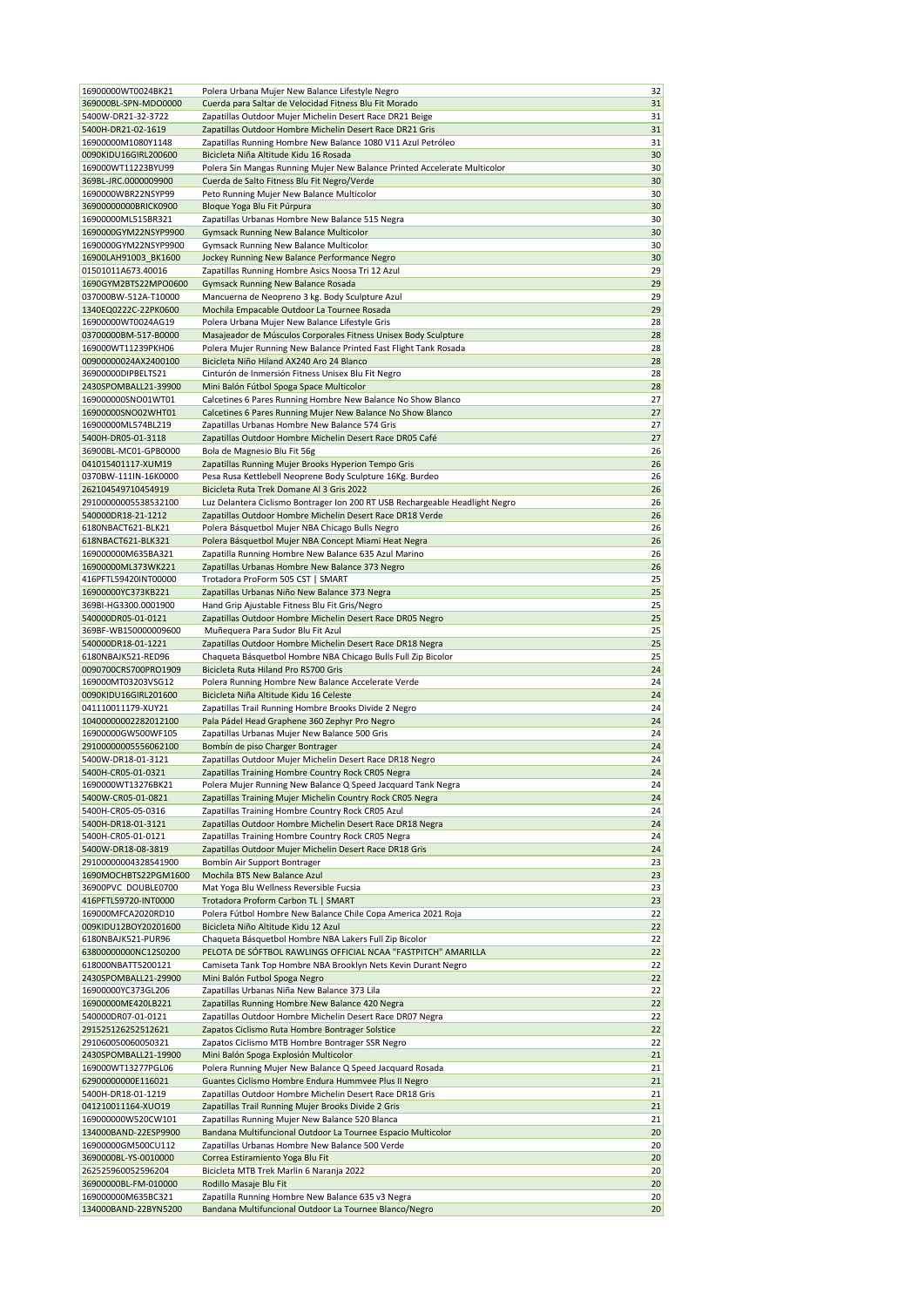| 009000000000FS3019                         | Bicicleta MTB Altitude FS30 Naranja                                                                             | 20 |
|--------------------------------------------|-----------------------------------------------------------------------------------------------------------------|----|
| 243000000DS-20402100                       | Arco Spoga Smart Playz 2 en 1 Negro                                                                             | 20 |
| 5400W-CR05-02-0819                         | Zapatillas Training Mujer Michelin Country Rock CR05 Gris                                                       | 20 |
| 369000BL-PTMN-020000                       | Pulseras de Peso Tobillo/Muñeca Fitness Blu Fit 0.90 Kg. Par                                                    | 20 |
| 36900NBR FITNESS4000                       | Mat Training 10 mm Blu Fit Morado                                                                               | 20 |
| 36900000BL-PR-010000                       | Ring Pilates Magic Circle Blu Fit                                                                               | 20 |
| 041025401125-XUI21                         | Zapatillas Running Mujer Brooks Hyperion Tempo Negro                                                            | 19 |
| 1690000BOTS220BK2100                       | Botella Para Agua Running New Balance Negro                                                                     | 19 |
| 618NBATS521-BLK121                         | Polera Básquetbol Hombre NBA New York Knicks Negra                                                              | 19 |
| 36900000BL-MB-010000                       | Masajeador Muscular Blu Fit                                                                                     | 19 |
| 16900000WL574SJ219                         | Zapatillas Urbanas Mujer New Balance 574 Gris Multicolor                                                        | 19 |
| 009275XT275SUPLA2109                       | Bicicleta MTB Hiland Super XT275 Negra                                                                          | 19 |
| 268000010110790104                         | Guantes Arquero Niño Uhlsport Starter Resist Naranjo                                                            | 19 |
| 009275XT275SUPLA1209                       | Bicicleta MTB Hiland Super XT275 Verde                                                                          | 19 |
| 291525326852532701                         | Zapatos Ciclismo Ruta Hombre Bontrager Circuit Blanco                                                           | 18 |
| 1340BAND-22PRINT9900                       | Bandana Multifuncional Outdoor La Tournee Print Multicolor                                                      | 18 |
| 174000DA2778-00321                         | Zapatillas Running Infantil Nike Star Runner 3 Negro                                                            | 18 |
| 369PVC ANTI-SLIP0900                       | Toalla Yoga Blu Fit Antideslizante Morada                                                                       | 18 |
| 16900000IT570CRS16                         | Zapatilla Urbana Infantil New Balance 570 Azul                                                                  | 18 |
| 009000KUDEN320212106                       | Bicicleta MTB Altitude Kuden 3 Negra 2021                                                                       | 18 |
| 169000WT11221PGL06                         | Polera Running Mujer New Balance Printed Accelerate Rosada                                                      | 18 |
| 1690000BOTS22MPO0600                       | Botella New Balance Rosada                                                                                      | 18 |
| 041025401125-XUP19                         | Zapatillas Running Mujer Brooks Hyperion Tempo Gris                                                             | 18 |
| 1690000BOTS22THN1900                       | <b>Botella New Balance Gris</b>                                                                                 | 18 |
| 16900LAH91003GNM1900                       |                                                                                                                 | 18 |
| 639034000-001-000000                       | Jockey Running Unisex New Balance 5 Panel Performance Hat Gris<br>Esfera De Vibración Hyperice Hypersphere Mini | 18 |
| 077000928359485510                         | Guantes Box Everlast Pro Stile Elite TRN Rojo/Negro                                                             | 17 |
| 00900000012AX1201600                       |                                                                                                                 | 17 |
|                                            | Bicicleta Niño Hiland Push-Bike AX120 Aro 12 Azul                                                               |    |
| 169000MTL2204THN16<br>169000LAH21002BK2100 | Polera Lifestyle Hombre New Balance Azul                                                                        | 17 |
|                                            | Jockey Running Unisex New Balance Negro                                                                         | 17 |
| 169000000MTMPOBB16                         | Zapatillas Running Hombre New Balance Tempo Azul                                                                | 17 |
| 369SB-16-81920002103                       | Calleras Fitness Blu Fit Power Grip Negras                                                                      | 17 |
| 5400H-DR05-01-1721                         | Zapatillas Outdoor Hombre Michelin Desert Race DR05 Negro                                                       | 17 |
| 29105710655710662100                       | Porta Caramayola Bontrager Right Side Load Negro                                                                | 17 |
| 16900000WBR22LIA08                         | Peto Running Mujer New Balance Lila                                                                             | 17 |
| 037BW-111IN-8KG.1900                       | Pesa Rusa Kettlebell Neoprene Body Sculpture 8 kg Gris                                                          | 17 |
| 1690000WT01232BK21                         | Polera Running Mujer New Balance Impact Run Tank Negra                                                          | 16 |
| 3690000BL-RB-0010000                       | Pelota Entrenamiento Boxeo Blu Fit Combat Reflex Ball                                                           | 16 |
| 291525344752534521                         | Zapatos Ciclismo MTB Hombre Bontrager Foray Gris/Negro                                                          | 16 |
| 369000BL-PTMN-100000                       | Pulseras de Peso Tobillo/Muñeca Fitness Blu Fit 4.53 Kg. Par                                                    | 16 |
| 16900000ML574BZ221                         | Zapatillas Urbanas Hombre New Balance 574 Negra                                                                 | 16 |
| 3690000BL-MR-0012100                       | Rodillo Para Ejercicio Fitness Blu Fit Negro                                                                    | 16 |
| 651000000012004919                         | Bicicleta Urbana Reid Transit Disc Gris                                                                         | 16 |
| 639055000-001-000000                       | Pistola de percusión Hyperice Hypervolt GO                                                                      | 16 |
| 16900000IZ373KN216                         | Zapatillas Urbanas Infantil New Balance 373 Azul                                                                | 16 |
| 6400000000GH10110000                       | Home Gym Body Charger Box Gym                                                                                   | 16 |
| 009KAWELL42021NE10                         | Bicicleta MTB Altitude Kawell 4 Azul 2021                                                                       | 16 |
| 169000MT03207NSE99                         | Polera Running Hombre New Balance Accelerate Multicolor                                                         | 16 |
| 037000BR-2712BRA0000                       | Bogadora Body Sculpture BR-2712BRA                                                                              | 15 |
| 169000000M880W1199                         | Zapatillas Running Hombre New Balance Fresh Foam 880 v11 Multicolor                                             | 15 |
| 24300SIR01110SPT9700                       | Mini Aro de Basquetbol Spoga Acrilico                                                                           | 15 |
| 1690000WPBL003BK21                         | Pantalón Jogger Mujer New Balance Negro                                                                         | 15 |
| 0090000FW092KIDS1603                       | Casco Integral Niño Altitude FW-092 Azul                                                                        | 15 |
| 169000KWTA004FUC06                         | Polera Running Niña New Balance Sin Mangas Rosado                                                               | 15 |
| 6270000D3TAPEK602100                       | Venda Elástica D3 de kinesiologia K6.0 Negro                                                                    | 15 |
| 1690000MT11095AG19                         | Polera Running Hombre New Balance Tenacity Corsa Gris                                                           | 15 |
| 009KIDU16BOY20200200                       | Bicicleta Niño Altitude Kidu 16 Amarilla                                                                        | 15 |
| 169000WT13276PBC01                         | Polera Running Mujer New Balance Q Speed Jacquard Blanca                                                        | 15 |
| 291525692352569221                         | Zapatos Ciclismo MTB Hombre Bontrager Quantum Negro                                                             | 15 |
| 16900000MS247MD321                         | Zapatillas Urbanas Hombre New Balance 247 Negro                                                                 | 14 |
| 041110011181-XUL19                         | Zapatillas Running Hombre Brooks Glycerin 19 Gris                                                               | 14 |
| 540000DR07-01-2021                         | Zapatillas Outdoor Mujer Michelin Desert Race DR07 Negra                                                        | 14 |
| 540000DR05-12-0137                         | Zapatillas Outdoor Hombre Michelin Desert Race DR05 Gris Oscuro                                                 | 14 |
| 262525549852555006                         | Bicicleta MTB Trek Marlin 4 Rosada 2022                                                                         | 14 |
| 169000WT21262NKH16                         | Polera Running Mujer New Balance Impact Run Azul                                                                | 14 |
| 041210011166-XUP19                         | Zapatillas Running Mujer Brooks Glycerin 19 Gris                                                                | 14 |
| 009000000T1213432100                       | Bolso Frontal Altitude Bicicleta Ruta Negro                                                                     | 13 |
| 16900000PV500WND19                         | Zapatillas Urbanas Niño New Balance 500 Azul                                                                    | 13 |
| 369PVC ANTI-SLIP1600                       | Toalla Yoga Blu Fit Antideslizante Azul                                                                         | 13 |
| 540000DR05-02-1119                         | Zapatillas Outdoor Mujer Michelin Desert Race DR05 Gris                                                         | 13 |
| 00900000024AX2401900                       | Bicicleta Niño Hiland AX240 Aro 24 Gris                                                                         | 13 |
| 041110011181-XUT19                         | Zapatillas Running Hombre Brooks Glycerin 19 Gris                                                               | 13 |
| 00900000016AX1601600                       | Bicicleta Niña Hiland AX160 Aro 16 Azul                                                                         | 13 |
| 174000BQ5448-11421                         | Zapatillas Urbanas Niño Nike Court Borough Low 2 Blanco                                                         | 13 |
| 10400000002343211604                       | Raqueta Tenis Head MX Attitude Elite Azul                                                                       | 13 |
| 041110011181-XUQ16                         | Zapatillas Running Hombre Brooks Glycerin 19 Azul                                                               | 13 |
| 009275XT275ULTRA1609                       | Bicicleta MTB Hiland Ultra XT275 Negra/Azul                                                                     | 13 |
| 169000WPBL003SAH19                         | Pantalón Jogger Mujer New Balance Gris                                                                          | 12 |
| 0370BW-520ABK-T10000                       | Mancuerna de Neopreno 5Kg. Body Sculpture Negro                                                                 | 12 |
| 077000928360332821                         | Guantes Boxeo Everlast Spark Training Blanco                                                                    | 12 |
| 36900000PVC JUTE0900                       | Mat Yoga PVC Jute Blu Fit Púrpura                                                                               | 12 |
| 651000000012002712                         | Bicicleta Urbana Reid Transit Disc WSD Verde                                                                    | 12 |
| 037BW-111IN-6KG.0000                       | Pesa Rusa Kettlebell Neoprene Body Sculpture 6Kg. Azul claro                                                    | 12 |
| 169000KWTA004WHT01                         | Polera Running Niña New Balance Sin Mangas Blanco                                                               | 12 |
| 041015401120-XUS16                         | Zapatillas Running Hombre Brooks Levitate Stealthfit GTS 5 Azul                                                 | 12 |
| 4170NTL19221-INT0000                       | Trotadora Nordictrack Commercial 2950   SMART                                                                   | 11 |
| 291525907452590719                         | Zapatos Ciclismo MTB Hombre Bontrager Rally Negro/Gris                                                          | 11 |
| 62900000000E151812                         | Casco Integral Ciclismo Unisex Endura MT500 Full Face Verde                                                     | 11 |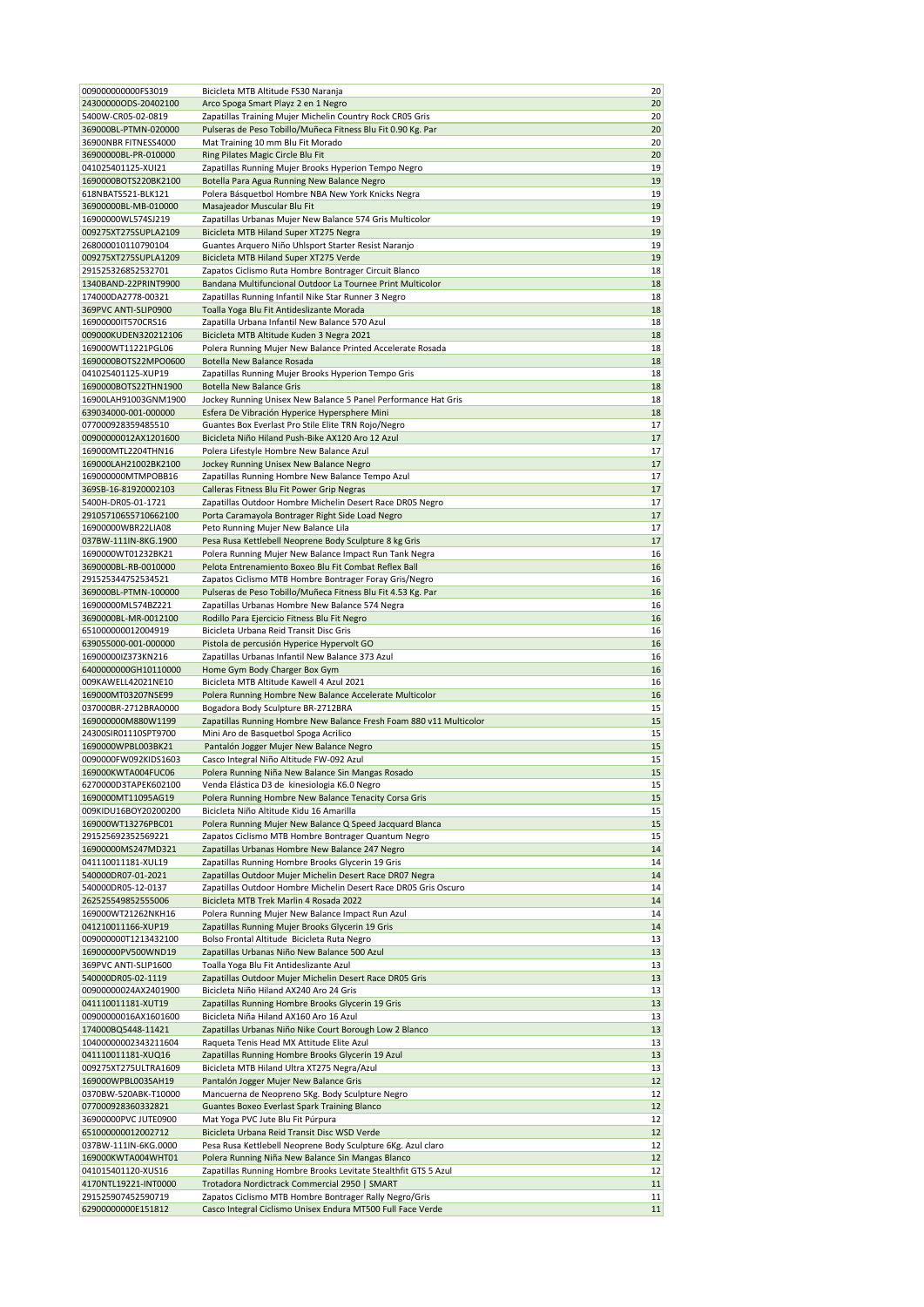| 62900000000E151821                         | Casco Integral Ciclismo Hombre Endura MT500 Full Face Negro            | 11                       |
|--------------------------------------------|------------------------------------------------------------------------|--------------------------|
| 62900000000E151301                         | Casco Ciclismo Hombre Endura FS260-Pro Blanco                          | 11                       |
| 16900000WBECNCW399                         | Zapatillas Running Mujer New Balance Fresh Foam Beacon V3 Multicolor   | 11                       |
| 16900000KWT001OR04                         | Polera Running Niña New Balance Tenacity Naranja                       | 11                       |
| 1690000MTL2201WH01                         | Polera Lifestyle Hombre New Balance Blanca                             | 11                       |
| 041210011166-XUG21                         | Zapatillas Running Mujer Brooks Glycerin 19 Negro                      | 11                       |
| 1690000WT0020FUC06                         | Polera Mujer New Balance Lifestyle Rosado                              | 11                       |
| 16900MT21263DVO204                         | Polera Running Hombre New Balance Printed Impact Run Naranjo           | 11                       |
| 36900PVC DOUBLE1200                        | Mat Yoga Blu Wellness Reversible Verde                                 | 10                       |
| 540000DR15-01-0121                         | Zapatillas Outdoor Hombre Michelin Desert Race DR15 Negra              | 10                       |
| 63100000000008042100                       | Portabicicletas Saris Bones Ex 2 Bike                                  | 10                       |
| 369WEIGHTLIFTING21                         | Cinturón de levantamiento Fitness Unisex Blu Fit Negro                 | 10                       |
| 36900PVC DOUBLE1600                        | Mat Yoga Blu Wellness Reversible Azul                                  | 10                       |
| 291059105759105921                         | Zapatos Ciclismo MTB Hombre Bontrager XXX Negro                        | 10                       |
| 10400000002331121502                       | Raqueta Tenis Head Niño Novak 23 Celeste                               | 10                       |
| 62900000000E151121                         | Casco Ciclismo Hombre Endura SingleTrack II Negro                      | 10                       |
| 155000YT-3149S2B0000                       | Trotadora Masterfit YT-3149                                            | 10                       |
| 65005051205051012103                       | Casco Scooter Niño Globber Primo Lights Negro                          | 10                       |
| 16900BOTS220PINK0600                       |                                                                        | 10                       |
|                                            | Botella Para Agua Running New Balance Rosado/Blanco                    | 9                        |
| 262526368452636810<br>10400000002345102110 | Bicicleta Eléctrica MTB Trek Powerfly 4 Roja 2022                      | 9                        |
| 262104496110449619                         | Raqueta Tenis Head Graphene 360+ Speed MP Negro                        | 9                        |
|                                            | Bicicleta Ruta Trek Domane Al2 Negra 2022                              |                          |
| 631000000004414B2100                       | Portabicicletas Saris Freedom 4 Bikes                                  | 9                        |
| 262104236810423619                         | Bicicleta Eléctrica MTB Trek Powerfly 4 2021 Gris/Negro                | 9<br>9                   |
| 60300000000340839900                       | Stand Up Paddle Zray F4 Double Chamber Celeste                         |                          |
| 1690000KMQ001DAF04                         | Polerón Running Niño New Balance Quarter Zip Naranjo                   | 9                        |
| 009275XT275SUPLA1909                       | Bicicleta MTB Hiland Super XT275 Gris                                  | 9                        |
| 16900000ML373CZ216                         | Zapatillas Urbanas Hombre New Balance 373 Azul                         | 9                        |
| 36900000PVC JUTE1600                       | Mat Yoga PVC Jute Blu Fit Azul                                         | 9                        |
| 291060051160051316                         | Zapatos Ciclismo MTB Mujer Bontrager SSR Azul                          | 9                        |
| 169000BOTS220JUD9900                       | Botella Para Agua Running New Balance Rosado                           | 8                        |
| 169000WT11223LAG96                         | Polera Sin Mangas Running Mujer New Balance Printed Accelerate Bicolor | 8                        |
| 009KAWELL32021NE1910                       | Bicicleta MTB Altitude Kawell 3 Gris 2021                              | 8                        |
| 651000000012002721                         | Bicicleta Urbana Reid Transit Disc WSD Negra                           | 8                        |
| 1550YE-6792GB-HB0000                       | Elíptica Masterfit YE-6792GB                                           | 8                        |
| 16900000IZ373GL206                         | Zapatilla Urbana Infantil New Balance 373 Lila                         | 8                        |
| 15500YT-3143S2MS0000                       | Trotadora Masterfit YT-3143S2MS                                        | 8                        |
| 169000MPMO001RGV16                         | Polerón Hombre New Balance Lifestyle Color Block Azul                  | $\bf 8$                  |
| 225000000T1220231600                       | Mesa de Ping Pong Schildkrot Tourstar Azul                             | 8                        |
| 651000000012009919                         | Bicicleta Gravel Reid Granite 1.0 Gris                                 | 8                        |
| 10400000002339112110                       | Raqueta Tenis Head MX Spark Pro Sin Encordar Negra                     | 8                        |
| 62900000000E151201                         | Casco Ciclismo Hombre Endura Pro SL Blanco                             | 8                        |
| 3690000BL-AS-0020000                       | Step para Ejercicios Aeróbicos Fitness Blu Fit Negro/Verde             | 8                        |
| 291057425757425801                         | Zapatos Ciclismo Ruta Hombre Bontrager XXX Blanco                      | 8                        |
| 29100000005538132100                       | Luz Delantera Ciclismo Bontrager Ion Elite R Gris/Negra                | 8                        |
| 262526368452636816                         | Bicicleta Eléctrica MTB Trek Powerfly 4 Celeste 2021                   | 8                        |
| 65005051205051011603                       | Casco Scooter Niño Globber Primo Lights Celeste                        | 8                        |
| 639031000-001-000000                       | Rodillo De Vibración Hyperice Vyper 2.0                                | 8                        |
| 62900000000E151221                         | Casco Ciclismo Hombre Endura Pro SL Negro                              | 7                        |
| 0090SPORT24BOY201600                       | Bicicleta Sport 24 Niño Altitude Azul                                  | 7                        |
| 16900000WE420LG219                         | Zapatillas Running Mujer New Balance 420 Gris                          | 7                        |
| 369000YNS-7005-B2100                       | Menisquera Rotuliana Blue Care Ajustable Negra                         | $\overline{\phantom{a}}$ |
| 009KAWELL42021NE21                         | Bicicleta MTB Altitude Kawell 4 Negra 2021                             | 7                        |
| 0090SPORT24BOY202100                       | Bicicleta Sport 24 Niño Altitude Negro                                 | $\overline{\phantom{a}}$ |
| 16900000MS247MA321                         | Zapatillas Urbanas Hombre New Balance 247 Azul                         | $\overline{7}$           |
| 63100000000801BL2100                       | Portabicicletas Saris Bones 3 Bike Negro Unu                           | 7                        |
| 62900000000E151321                         | Casco Ciclismo Hombre Endura FS260-Pro Negro                           | 7                        |
| 631000000004412B2100                       | Portabicicletas Saris Freedom 2 Bikes                                  | 7                        |
| 262104236810423612                         | Bicicleta Eléctrica MTB Trek Powerfly 4 2021 Gris/Verde                | 7                        |
| 009KAWELL32021NE2110                       | Bicicleta MTB Altitude Kawell 3 Gris/Azul 2021                         | 7                        |
| 262526107152610719                         | Bicicleta Ruta Trek Madone SL 7 eTap Azul 2022                         | 7                        |
| 10400000002331221502                       | Raqueta Tenis Niño Head Novak 21 Celeste                               | $\overline{7}$           |
| 174000CW3413-00721                         | Zapatillas Running Mujer Nike Downshifter 11 Negra                     | 7                        |
| 22500000000302881600                       | Mesa de Ping Pong Outdoor Star Azul Schildkrot                         | 7                        |
| 169000000W520HE796                         | Zapatillas Running Mujer New Balance 520 Bicolor                       | 7                        |
| 16900000ML515SM316                         | Zapatilla Urbana Hombre New Balance 515 v3 Azul                        | 7                        |
| 037000000BW510AT1200                       | Mancuerna de Neopreno 2,5 kg Body Sculpture Verde                      | 6                        |
| 169000MT21262SB816                         | Polera Running Hombre New Balance Impact Run Azul                      | 6                        |
| 037BW-111IN-12KG0000                       | Pesa Rusa Kettlebell Neoprene Body Sculpture 12Kg. Rojo                | 6                        |
| 16900000MABRZACO99                         | Zapatillas Running Hombre New Balance Breaza Multicolor                | 6                        |
| 10400000002344112104                       | Raqueta Tenis Head MX Cyber Pro Encordada Negra                        | 6                        |
| 291000000056174221                         | Zapatos Ciclismo Hombre Ruta Bontrager Velocis Negro                   | 6                        |
| 10400000002344010404                       | Raqueta Tenis Head MX Cyber Tour Encordada Naranja                     | 6                        |
| 169000000W520AC754                         | Zapatillas Running Mujer New Balance 520 Damasco                       | 6                        |
| 037BW-111IN-10KG0000                       | Pesa Rusa Kettlebell Neoprene Body Sculpture 10 kg Naranja             | 6                        |
| 174000BQ3207-01421                         | Zapatillas Running Mujer Nike Revolution 5 Negra/Rosada                | 6                        |
| 639054020-001-002100                       | Pistola de percusión Hyperice Hypervolt Plus (Bluetooth®)              | 6                        |
| 1690000KWT001FUC06                         | Polera Running Niña New Balance Tenacity Rosado                        | 6                        |
| 10400000002330020603                       | Raqueta Tenis Niña Head Coco 25 Rosada                                 | 6                        |
| 16900000KWQ001AG19                         | Polerón Running Niña New Balance Quarter Zip Gris                      | 6                        |
| 041110011180-XUN19                         | Zapatillas Running Hombre Brooks Ghost 14 Gris                         | 6                        |
| 16900000PC574ERN21                         | Zapatillas Urbanas Niño New Balance 574 Negra                          | 6                        |
| 10400000002333520404                       | Raqueta Tenis Head MX Spark Elite Encordada Naranja                    | 5                        |
| 262526099752610001                         | Bicicleta Ruta Trek Madone SL 6 Blanca 2022                            | 5                        |
| 641000000000XSB30000                       | Spinning Fitness Inxide Smart Bike v3   SMART                          | 5                        |
| 16900000M1080C1102                         | Zapatillas Running Hombre New Balance 1080 V11 Amarilla                | 5                        |
| 00900000012AX1200100                       | Bicicleta Niña Hiland Push-Bike AX120 Aro 12 Blanca                    | 5                        |
| 174000BQ3207-60546                         | Zapatillas Running Mujer Nike Revolution 5 Coral                       | 5                        |